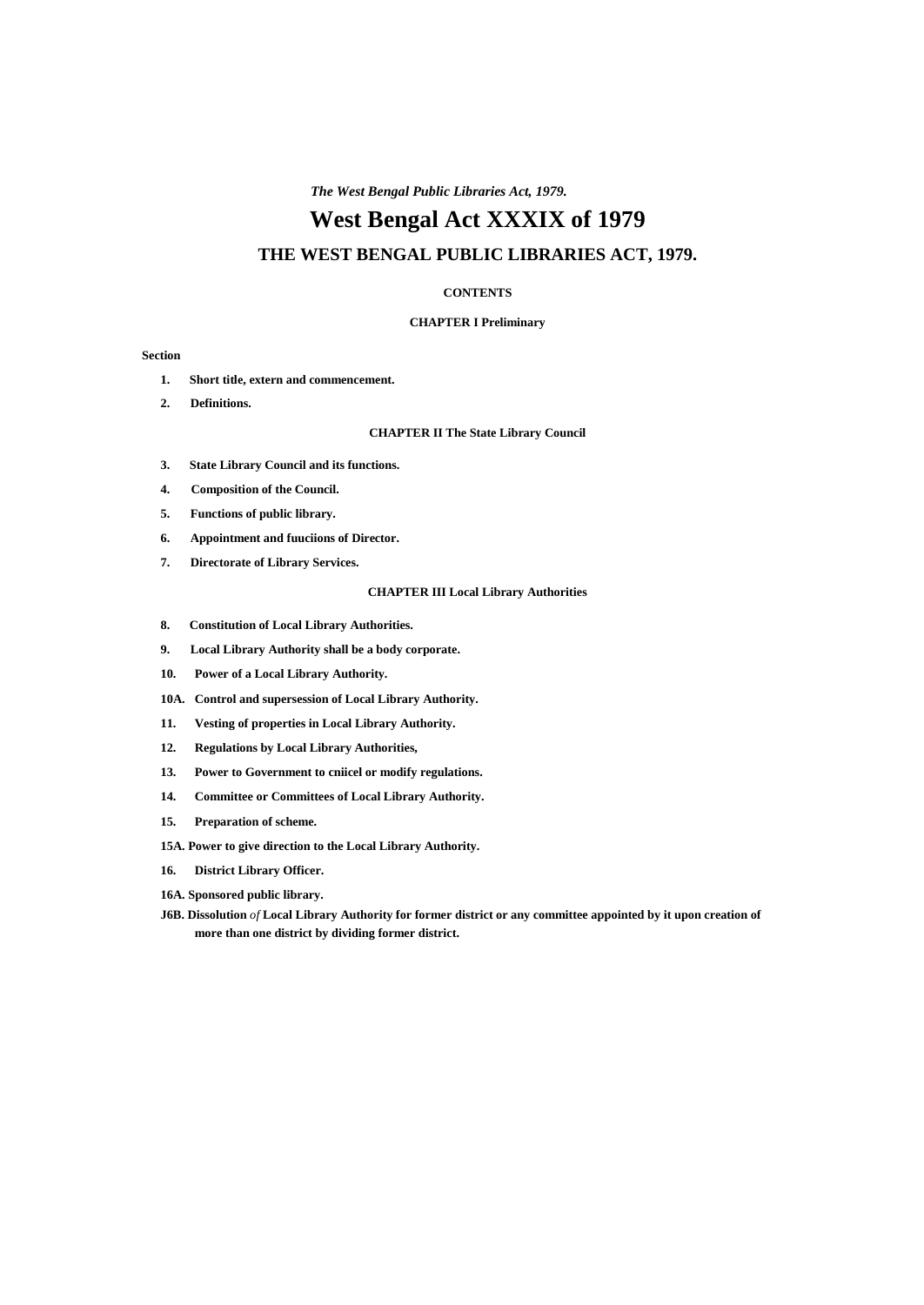# **[West Ben. Acl XXXIX of 1979.]**

# **CHAPTER IV Finance and Accounts**

**Library Fund.**

**Government grani.**

**Power to Local Library AmhoriLy or library lo incur expenditure. AccounLs and Audit.**

## **268**

# **CHAPTER V Miscellaneous**

**Validation of acts.**

**Reports and returns.**

**Inspection of public libraries.**

**Penalty.**

**Power to make rules. Seclic**

**Amendment to ihc Press and Registration or Books Act, 1867. 17.**

**17A,**

**L7B.**

**18.**

**19.**

**20.**

**21.**

**22,**

**23.**

*24.*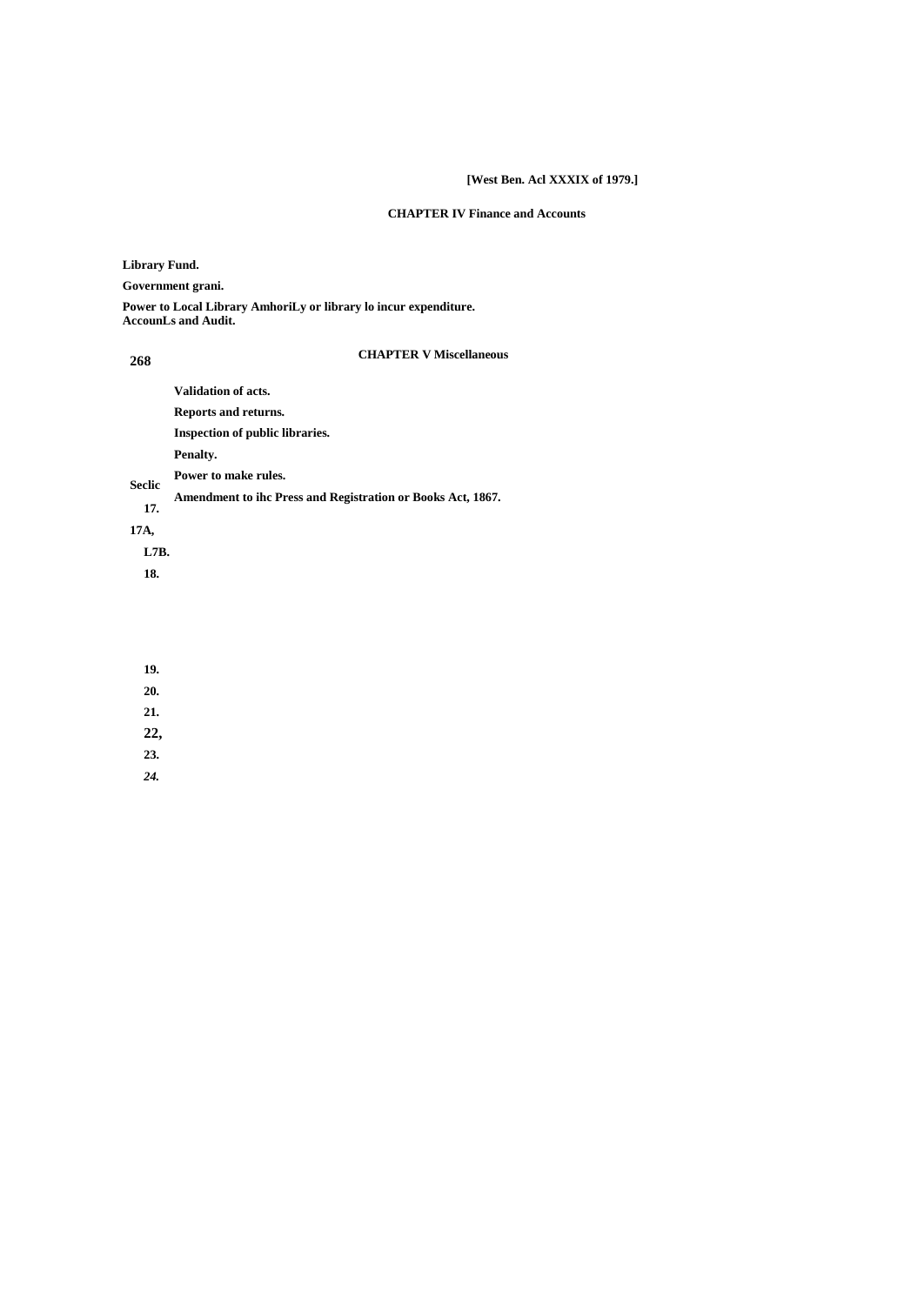# **West Bengal Act XXXIX of 1979<sup>1</sup>**

# **THE WEST BENGAL PUBLIC LIBRARIES ACT, 1979.**

**Wcsl Ben. Aci VIII of 1982. West Ben. Act XXIV of 1985, West Ben. Aci XIII of 1993. West Ben. Acl XL1 of 1994. West Ben. Acl VII of 1998.**

**A**MENDED

### **[7f/i** *January, 1980.]*

*An Act to provide for the establishment ofpublic libraries it i the State of West Bengal and to regulate, guide <sup>2</sup> [control and supervise the libraries} as also to provide for a comprehensive rural and urban Ylibrary and information service} in the Slate of West Bengal.*

WHEREAS **it is expedient to provide for the establishment of public libraries in the State of West Bengal and to regulate, guide <sup>J</sup> lcontrol and supervise the libraries] as also lo provide Tor a comprehensive rural and urban ^[library and information service] in the State or WcsL Bengal;**

**It is hereby enacted in ihc Thiriielh Year of ihe Republic of India, by Ihe Legislature of West Bengal, as follows:—**

## **CHAPTER I**

# **Prelimina**

### **ry**

**1, (1) This Act may be called the West Bengal Public Libraries Shorwiilc, Act 1979 cxiema/id**

**\* commcncc-**

**. (2) It extends to the whole of West Bengal. mm**

'For Suilemenl of Objects and Reasons, *see* (he *Calcutta Gateifc. Extraordinary,* Part IV of die 24th August, 1979, page 16M; for proceedings or the Weal Bengal Legislative Assembly, *see* I he proceedings of the meeiing of that Assembly held on die I2ih September. 1979.

- ["he words within the square brackets were suhtliluted far (he words *"control, supervise and to grant recognition* r*o the existing tibrariei in the Slate"* by 5. 2 of the Wcsl Bengal Public Libraries {Amendmem) Aci. 1985 {Wcsl Ben. Acl XXIV of 1985).

'The weirds within ihe square bracks is were substituted for ihe words '"library service" by s. 2 of the Wcsl Bengal Public Libraries {Amendment) Acl, 1994 (Wcsl Ben. Acl XLI or 1994).

'The words within the square bra eke is were substituted forlhc words "conlrol, supervise and to gram recognition lo ihe existing libraries in (he Slate" by s. 3 of the West Bengal Public Libraries (Amendment) Act, 1985 (West Ben. Acl XXIV of 1985).

The words wiihin ihe square hrackets were suhsliluled for [he words "library scrviec" by s. 3 of die Wcsl Bengal Public Libraries (Amendment) Acl. 1994 (West Ben. Act XLI of 1994),

**©**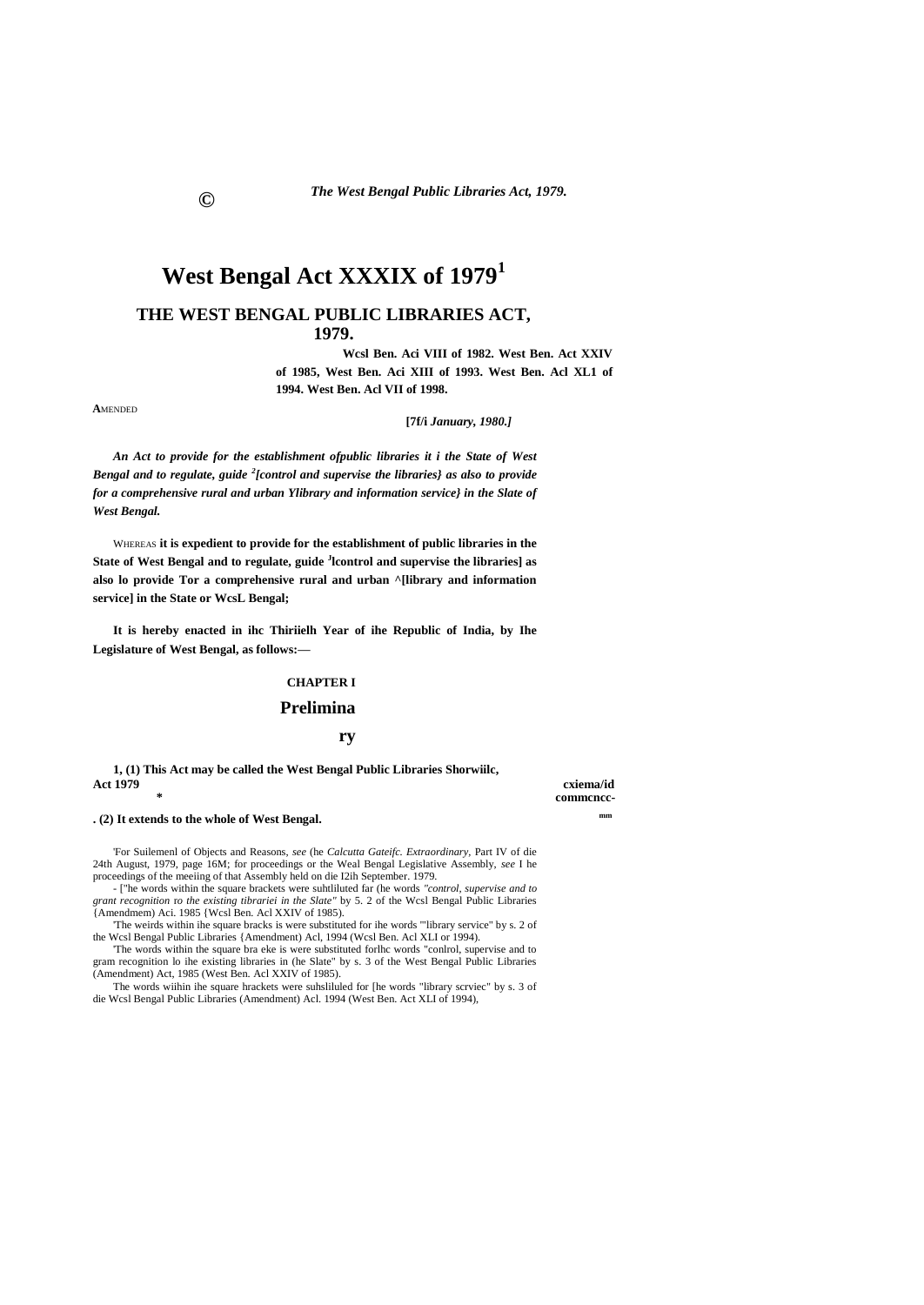**[West Ben. Act** 

(Chapter I.-Preliminary.-Section 2.)

(3) This section shall come into force at once and Ihe remaining segitan shall come into force on such daieor dales as Lhe State Governmem may, by notification in the Official Gazette, appoint and different dates may be appointed for different sections or this Act. 2. In this Act, unless the context otherwise requires,-Definitions. **IS**  $\boldsymbol{\wedge}$  $\mathbf{i}$ Hi  $>$ fc  $4<sub>c</sub>$ -(aa) "Calcutta Metropolitan Library" means the District Library in Calcutta declared by the Slate Government as such;  $\mathbf{I}^*$  $\ast$  $\sim$ Xbb) "Corporation" means lhe Calcutta Municipal Corporation established under the Calcutta Municipal Coporalion Act, West Ben. 1980: . . . . . . . . . . . . . . . . Acl LIX or <sup>J</sup>ffabb) "Darjeeling Gorkha Autonomous Hill Council" means the  $19.50$ Darjeeling Gorkha Autonomous Hill Council constituted under the Darjeeling Gorkha Autonomous Hill Council Act, West Ben. 1988; .......... Acl XIII of (c) "Director" means the Director of '[Library Services] 1988 appointed under scciian 6:  $^{6}$ (d) "District" means a district or West Bengal and includes Calcutta as defined in the Calcutta Municipal Corporation Act, 1980;  $\mathbf{i}$  $7$ (ddd) "District Library Officer" means the person appointed to be called the District Library Officer under"\*\*\* section 16; 'Clauses (a) and (b) were omiucd by s. 4(a) or lhe W«l Bengal Public Libraries (Amendment) Acl, 1985 (Wcsi Ben. Ac[ XXIV oC 1985). Claui'e (aa) was inserted by s 2(1) of die West Bengal Public Libraries (Amendment) Act, 1582 (West Ben. Act VI [I or 1982) w.c.f, 15.7.1982 'Clause (bb) was insencd by s. 2(2), *ibiil*. Thereafter. Lhe same was subsiituled by s. 4(b) of lhe West Bengal Public Libraries (Arnendmem) Acl, 1988 (West Ben. Acl XXIV of 1985).<br>Clause (bbb) was iosencd by s. 2(l) of lic West Bengal Public Libraries (Arnendmem) Aci. 1998 (West Ben. Act VII of 1998). TUC words within the square brae kc is were substituted for Ilic words "Public Libraries"<br>by s. 2(3) of lhe Wcsl Bengal Public Libraries (Amendment) Aui, 1982 (Weit Ben. Acl Vllt of 1982). ^Clause (d) was first substituted by s. 2(4), *ibid*, Thereafter. lhe same was resubslituied by s. 4(c) of lhe West Bengal Public Libraries (Amendment) Acl, 1985 (West Ben. Acl XXIV of 1985) 'Clauses (dd) and (ddd) were first inserted by s, 2(5) of lhe West Bengal Public Libraries (Amendment) Act, 1982 (West Ben. Acl VII! of 1982). Thereafter clause (dd) was omiucd by s. 4(d) of lh= West Bengal Public Libraries (Amendment) Act, 1985 (Wcsl Ben. Acl XXIV of 1985), w.c.r. 15.7.1982. The words, figure and bracken "sub-scclion (I) of" were not primed as ihcrc was no "sub-scclion" (1)" in the existing section 16. The words, figure ani brackets "sub-section (1) or were in force prior to Ilic subsulution of section 16 by s, 16 of (lie West Bengal Public Libraries (Amendment) Acl, 1985 (Wesl Ben. Aci XXIV of 1985). Accordingly,

[he words, figure and brackets "sub-scclion (1) of" should nol be included in c'uusc (ddd) as ioscned by s. 2(5) of the West Bengal Public Libraries (Amendment) Aci. 19?2 {We,si Ben. Acl Vlil of 19K2),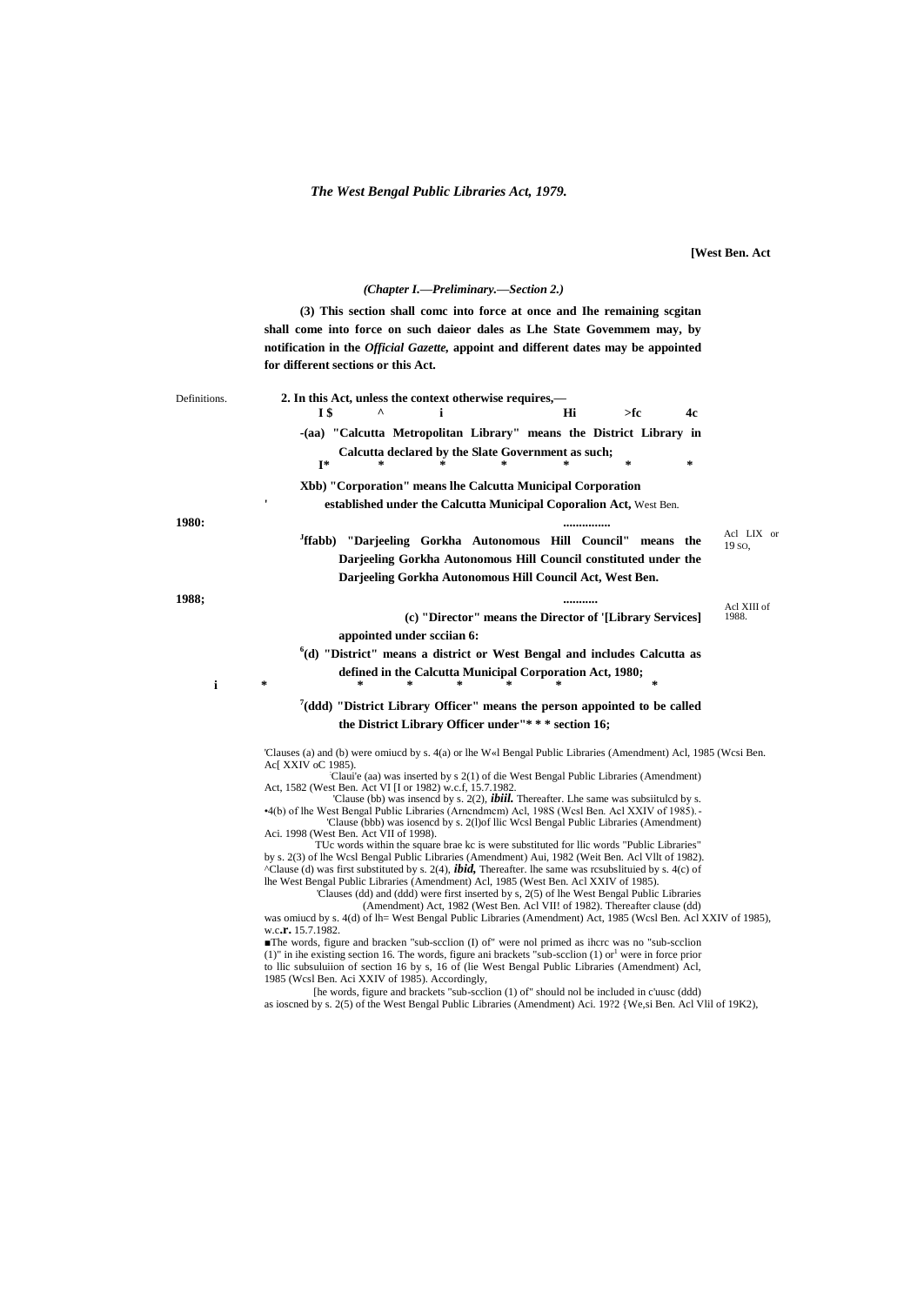**XXXIX of 1979.1** 

1973.

(Chapter I.-Preliminary.-Section 2.)

- $I^*$  $4:$ fr
- (f) "Government" means liie Government of Lite Slate of West Bengal:  $\cdot$  (1T) "Library" menus a public library -<sup>1\*</sup> \* \*;
- (g) "notification" means a notification published in the *Official Gazette'*,
- "prescribed" means prescribed by rules made under this Aci;  $(h)$
- '(j) "Public Library" means a library open lo ihe public, and includes-(i) a Government Public Library,
	- (ii) Lhe State Central Library,
	- (iii) a sponsored public library declared as such under seciion I6A, or
	- (iv) such other library as the Government may declare to be a public library;
- $*(j 1)$  "Siliguri Mnhakunia Parishad" means Lhe Mahakuma Pari shad for lhe sub-division

of Siliguri in the district of Darjeeling constituted under seciion 185B of [lie WestBengal Panchayat Acl, 1973;

|  | 7\$ * * * * * |  |                  |  |
|--|---------------|--|------------------|--|
|  |               |  | $E+$ * * * # * * |  |

'Clause (e) was omiued by s. 4(c) of lhe Wcsl Bengal Public Libraries (Amendment) Aci, [985 (Wcsl Den. Acl XXIV or 1985).

-Clause (TO wis first inserted by s. 2(7) of the Wcsl Bengal Public Libraries (Amendment) Acl, 1982 (Wcsl Ben. Acl VJ1T or 1982). Thereafter, lhe same was substituted by s. 4(f) of lhe Wcsl Bengal Public Libraries (Amendment) Acl, 1985 (Wesl Ben. Act XXIV of 19H5).

The words "and includes lhe Slalc Central Library" were omilled by s. 4(1) nf lhe West Bengal Public Lihrnries (Amendment) Acl, 1994 (West Ben. Acl XL1 of 1994).

Clause (i) was omilled by s, 4(2). *ibid.*<br>The words "and includes a sponsored library" were first added by s, 2(7) of lhe West Bengal Public Libraries<br>(Amendment) Acl, 1982 (Wcsl Ben, Acl VMIof 1982). Thereafter, clause ( Wesl Ben. Bengal Public Libraries (Amendment) Acl, 1985 (Wcsl Ben, Act XXIV of 1985) and finally lie same was Act XLI or rcsubsiiluted by s. 4(3) or lhe Wesl Bengal Public Libraries (Amendment) Act. 1994 (Wesl Ben. Act XL1 or 1994),

'Clause (j 1) was inserted by s, 2(2) of the Wcsl Bengal Public Libraries (Amendment) Act. 1998 (Wcsl Ben. Acl VII of 1998).

Clause (jj) was firs I inserted by s. 4(h) of lhe Wcsl Bengal Public Libraries (Amend me nl) Act. 1985 (West Ben, Acl XXIV of 1985). Then ihe same was omiucd by s. 4(4) of ihe Wcsl Bengal Public Libraries (Amendment) Ael. Ben. Act XLI of 1994).

"Clause (1) was first inserted by s. 2(H) of lhe West Bengal Public Libraries (Amendment) Acl, 1982 (Wcsl Ben, Act VIII or 1982), Thereafter, clauses (k) and (I) were omilled by s. 4(i) of the West Bengal Public Libraries (Amendment)<br>Acl, 1985 (West Ben, Acl XXIV or 1985).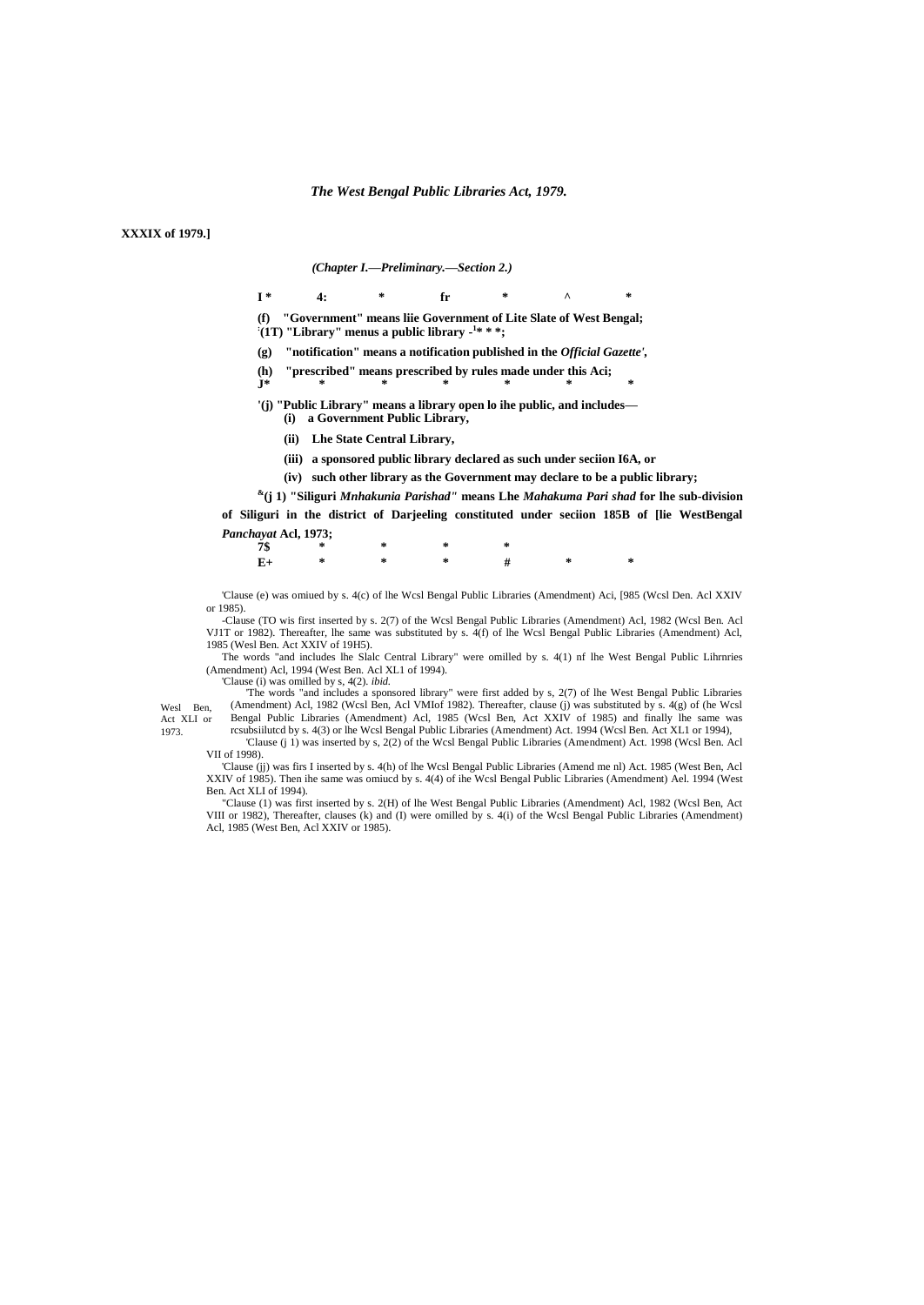**[West Ben. Act**

*(Chapier II,—The State Library Council.—Sections 3, 4.)*

### **CHAPTER II The State Library Council**

**3. '(1) The Government shall constitute a Stale Library Council (hereinafter rererrred to us Lhe Council) Tor the purpose of advising the Government on ihe management of the Stale Central Library, on mailers relating lo** 

**policies and programmes for the development and management of public libraries and public library system and on such olhcr matters as may be referred to it.**

State Librae Council and its functions.

**'(2) The Council shall advise the Government on any schemc prepared by a Local Library Authorily under section 15 and also on lhe principles governing the aid to a library under ihis Act.**

**(3) The Council shall exercise such powers and perform such duties as may be prescribed.**

- **4. (1) The Council shall consist of:—**
	- **(a) lhe Minister-in-charge or Library Services who shall be the Chairman of the Council; -**
	- **(b) four persons to be elected by the members of the West Bengal Legislative Assembly from amongst themselves;**
	- **: (c) five.persons represcnling the interest of education, social work, cultural, literary or artistic activity, or liieracy or science movement, to be nominated by the Government;**

Com position of llic Council.

- **(d) two representees of the Bengal Library Association lo be nominated by the Executive Committee of the said Association from amongst its constituted members;**
- **(c) <sup>3</sup> [two representatives] of lhe employees of the libraries that will come under the purview of this Act to be elected in the manner prescribed;**
- **J (f) two persons to be nominated by lhe Government from amongst lhe members of the Local Library authorities;**

#### **(g) one District Library Officer to be nominated by the Government;**

'Sub-scut ions (1) and (2) were substituted fur original sutnscciionf (1) tmd (2) by s. 5 of the Wcsl Bengal Public Libraries (Amendment) Act. 1385 (Wcsl Ben. Act XXIV or 1985),

^Clause (c) wus substituted for the original by s. 5(n) of the Wc.il Bengal Public Libraries (Amendment) Acl. 1594 (West lien. Acl XLI of 1994),

The words wiihin llic square brackets were substiluted Tor lhe words '"one representative" by s. 6(l)(a) of the West Bengal Public Libraries (Amendment) Acl. 1985 (Wcsl Ben. Acl XXIV of 1985).

'Clause (0 was substituted for llic original clause by s. 5(b) of llic Wcsl Bengal Poblic Libraries (Amendment) Act. 1994 (Wcsl Ben. Acl XLI nf" 1994).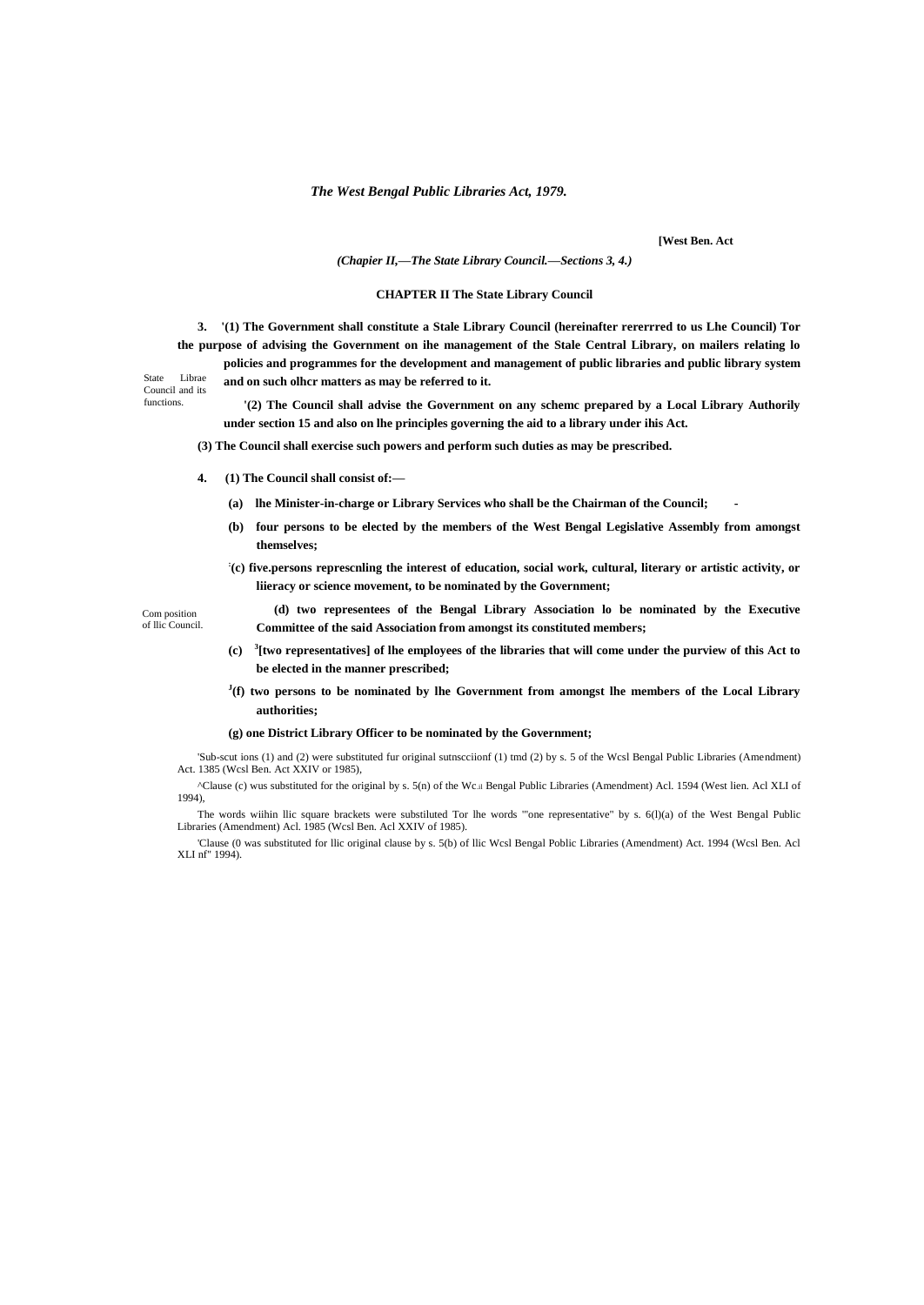# **XXXIX of 1979.]**

*(Chapter 11.—The State Library Council.—Seciion 4.)*

- **'((]) one Librarian of a District Library to be nominated by the Government;**
- **(i) the Secretary to the Governmeiu in the : [Mass Education Extension Department] or his nominee;**
- **G) the Director of Public Instruction, West Bengal or his nominee;**
- **(k) four persons lo be nominated by the Government who in iis opinion are experts in library science and library service;**
- **(1) the Deputy Director of Public Instruction (Social Education), West Bengal;**
- **'(m) the Director of Culture or his nominee;**

**"(mm) the Director of'[Mass Education Extension] or his nominee;**

- **6 (n) the Librarian, State Central Library;**
- **7 (o) theDirectorofthe National Library, Calcutta, or his nominee;**
- **(oo) the Director of Lhe Raja Rammohan Roy Library Foundation or his nominee; -**
- **(p) the Director who shall be ihe** *ex-officio* **Member-Secretary or lhe Council.**

**(2) The members, other than the** *ex-qffido* **members, shall hold office for a period of fc[four years:]**

**Provided that if a nominated or an elected member ceases to hold Lhe position by virtue of which he was so nominated or elected, he shall automatically cease to be a member of Lhe Council.**

'Clause (ti) wns substituted Tor [be original by s. 6(1 )(b) of the West Bengal Public Libraries (Amcndmcm) Aci, 1985 (Wcsl Ben. Acl XXIV nf I9R5).

The words wiihin the square brackets were substituted for the words "Ed u call on Department" by s. 5{c)o( the Wesi Bengal Public Libraries (Amendment) Act, 1994 (Wcsl Ben. Acl XLI of 1994).

'Clause (ni) was substituted Tor lhe original clausc by s. 6( I )(c) or lhe Wesl Bcogal Puhlic Libraries (Amendment) Acl. I9B5 (Wcsl Bco. Acl XXIV of 1985).

^Clause (mm) was inserted hy s. 6(!){d), *ibid.*

'The words wiihin the square brackcis were substituted for the words "Aduli Education" by s. 5(d) of the West Bengal Puhlic Libraries (Amendment) Act, 1994 (Wcsl Ben. Acl XLI or 1994).

'Clause (it) was substituted for the original clausc by s. G(l)(c) or the West Bengal Public Libraries (Amendment) Acl. I9K5 (Wcsl Ben. Acl XXIV of 19S5),

'Clauses (o) and (oo) were substituted for original clause (o) by s. 5{c) or lhe West Bengal Public Libraries (Amendment) Acl. 1994 (Wcsl Ben. Acl XLI of 1994).

The words wiihin the square brackets were subslilulcd for the words "Ihrec yeara:" hy s. 6(2) of the Wcsl Bengal Public Libraries (Amendment) Acl. 19B5 (Wesl Ben, Acl )o:tv <sub>n</sub>r 1985),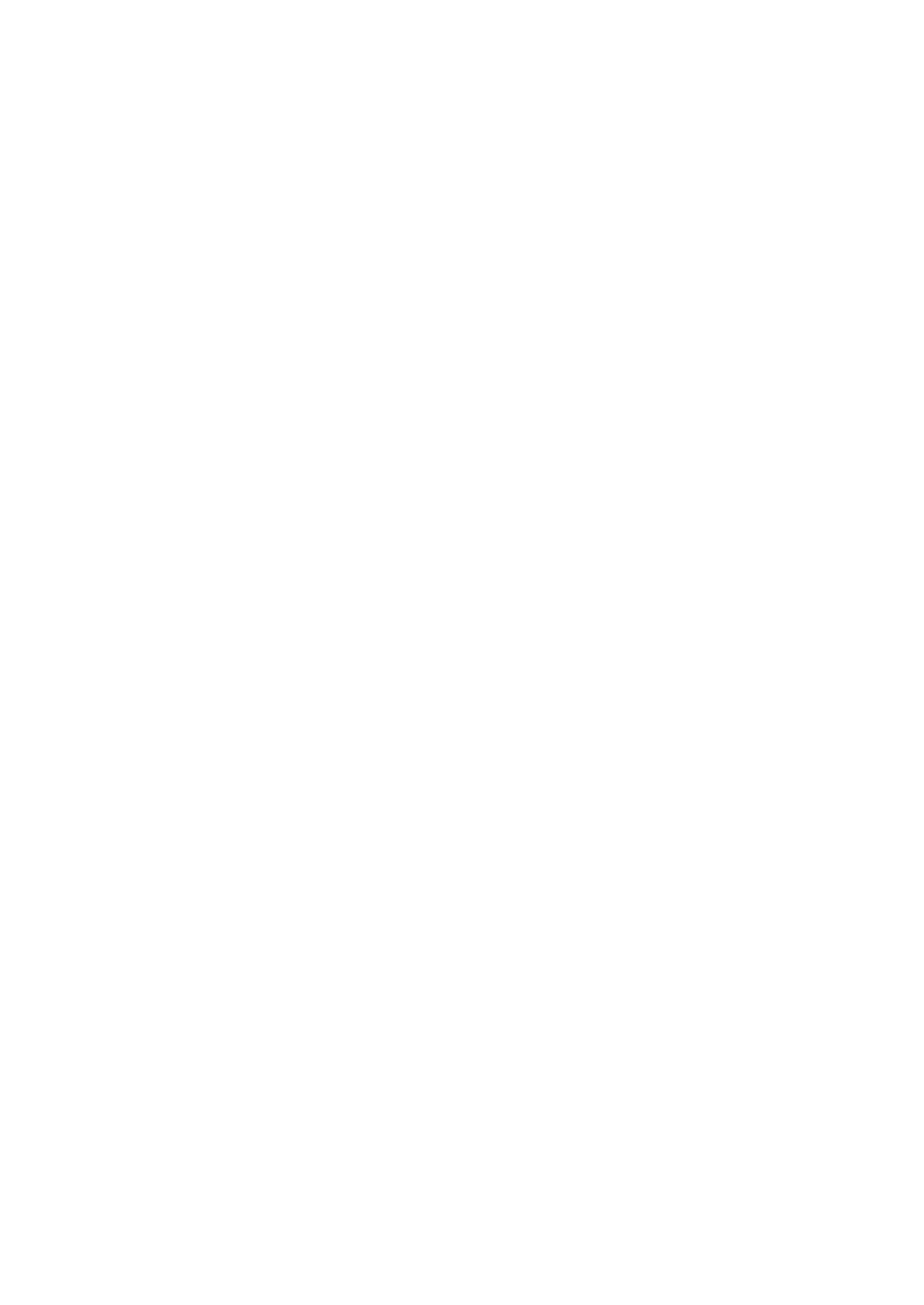## **274**

### **[West Ben. Act**

### *(Chapter II.—The State Library Council.—Sections 5, 6.)*

## **'5. A public library shall perform such functions and discharge such duties as**

# Functions of public "<br>**libraiy.''**

**6. The Government shall appoint a -[Director of Library Services] in accordance with Lhe rules made under this Act and the Director shall.**

### **lhe**

## **Government may determine.**

# Appointment and

functions of ... Dircttor. **subject to the control of the Government, discharge lhe following**

### **functions:—**

**(a) maintain a register of -"[public libraries and recognised libraries;]**

- **J (b) manage the State Central Library and the public libraries established or maintained by the Government and superintendent and direct all matters relating to such libraries;**
- **(bb) supervise and control subject lo Lhe provisions of this** ACL **and the rules made thereunder, all oiher public libraries;**
- **5 (c) declare, by notification, from time to time the names and addresses of the public libraries in (he State;**
- **fl(d) superintend and direct all matters relating to the work of all Local Library Authorities under this Act and take such steps as he may consider necessary, if any action taken by a Local Library Authority is in violation of any direction of the Government or is in contravention of any provision of this Act or the rules made thereunder;**
- **7 (dd) disapprove any action or decision or a Local Library Authority, if such action violates any direction of the Government or such decision is inconsistent with the provisions of this Act or the rules made thereunder, and report the Tact of such disapproval in the subsequent meeting of the Council;**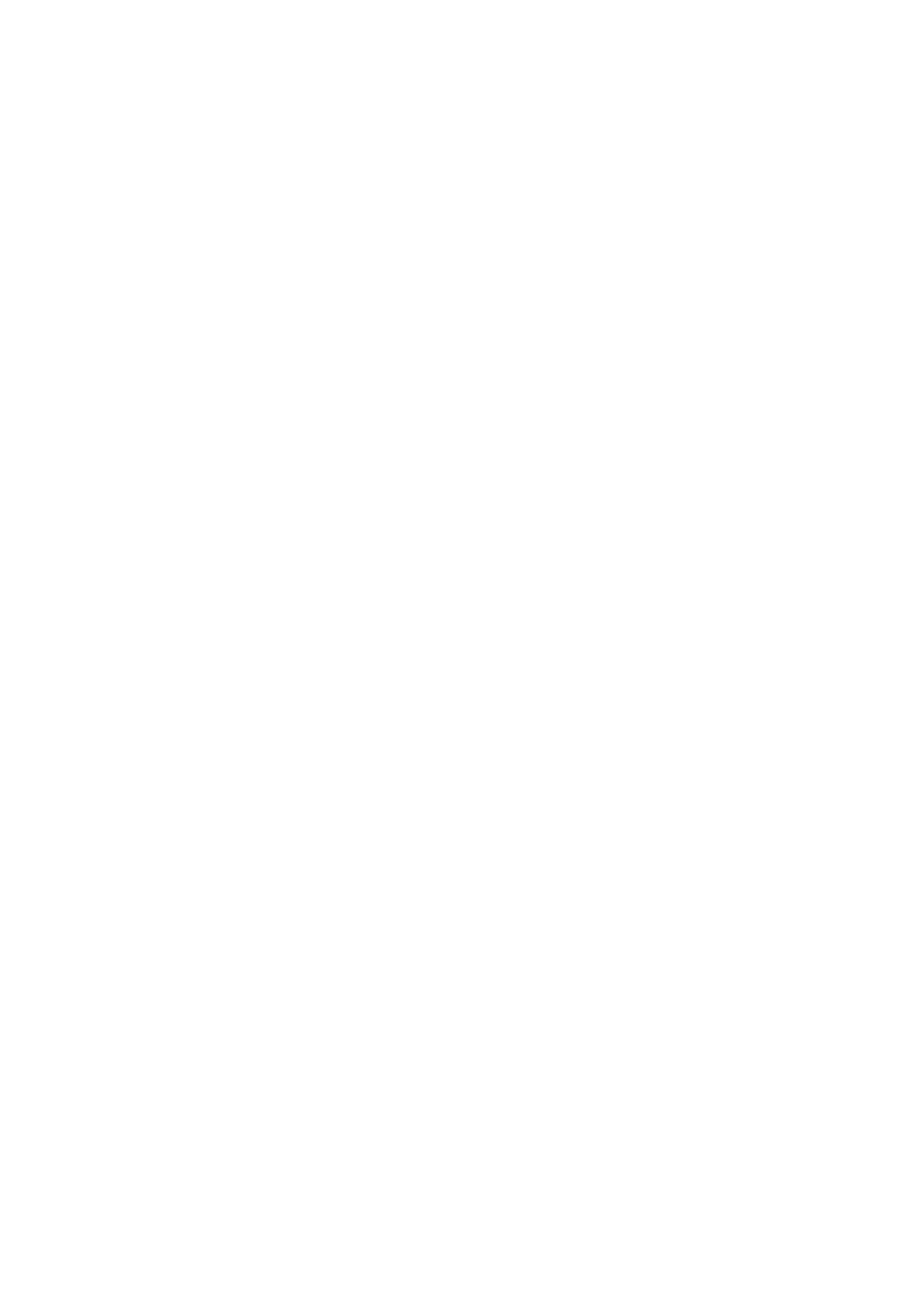# **XXXIX of 1979.]**

*(Chapter II.—The Stale Library Council.—Seciion 7.)*

**'(c) submit lo the Government and Lo the Council Lhe annual report and oLhcr reporls from time lo time on the working of all public libraries and Local Library Authorities;**

**(0 inspect orcausc lo be inspected periodically through officers**

**authorised in ihis behalf all ihe public <sup>1</sup> \* \* \* libraries; (g) lake steps for removal of defects in ihe working of any such library as the reporls on inspection of lhe libraries by the officers authorised under clause (f) may disclose and take measures for enforcing the rules as may be made in (his behalf and in appropriate cases oblain approval of lhe Government for tie recognition of lhe library or dsconti nuance of financial and other assistance lo such library in lhe event of persistent failure to abide by the rules made under this Act or otherwise which in his opinion warrants such action;**

**(li) guide, control and supervise the functioning of the ^[public libraries;]**

**J (hh) convene lhe mceLings of lhe Council, keep the records of the proceedings thereof and report to the Council the decisions of the Government on all mailers relating to public libraries and public library system;**

**(i) lake appropriate steps for prosecution of persons responsible for any loss or injury caused to '[any public** 

**library;]**

**6 (ii) implement lhe decisions of the Council after such decisions**

**are approved by the Government and report lo lhe Council .**

**aboul such implementation from lime to time;**

**(j) perform such other duties and exercise such other powers in accordance wilh this Act or lhe rales made thereunder,**

**7. (1) There shall be a "[Directorate or Library Services] lo be** Directorate **constituted by the Government for the purposes of this Act wilh such scrv^cesT\* number of officers and employees as may be prescribed.**

'Clause (e) was substituted for tlie original hy s. 8(0 of tlie Wcsl Bengal Public Libraries (Amendment) Acl, 1985 (Wc>t Bcng:il Act XXIV or 1985). The words "and recognised" were omitted by s, 8(g). *ibid.*

Tlie words within the squnre hmckets were substituted for the word "libraries:" by s. 7(2) nl" lhe Wesl Bengal Public Libraries (Amendment) Acl, 1994 (West Ben. Acl XLI **or** 1994).

'Clause (hh) was inserted by s. S(li) or llic Wcsl Bcngnl Piiblic Libraries (Amendment) Act. 1985 (Wcsl Ben. Act XXIV ot 19H5).

'Clause (ii) was inserted by s. 7(4). *ibid.*

 $\overline{a}$ 

<sup>&#</sup>x27;The words within tlie square brackets were substituted for the words "any library;" by s. 7(3) of ihe West Bcngnl Public Libraries (Amendment) Acl, 1994 (West Ben. Acl XLI or 1994),

<sup>&</sup>lt;sup>1</sup>The words within the square brackets were substituted for lhe words "public libraries" by s. 7(1) or Ihe Wcsl Bengal Public Libraries (Amendmenl) Act, 1994 (West Ben, Act XLI of 1994). Prior to this substitution ihe word "public" was substituted for the word "recognised" by s. 8(a) or (he West Bengal Public Libraries (Amendment) Act, 1985 (West Ben. Acl XXIV or 1985).

<sup>&#</sup>x27;Clauses (b) and (bb) were Mibsliluled Tor lhe original clause (b) by s. B(b). *ibiil.*

<sup>&#</sup>x27;Clause (c) was substituted for the original by s. 8(c), *ibid.*

<sup>^</sup>Clause (d) was subsliluled for die original by s. 8(d), *ibiil.*

<sup>&#</sup>x27;Clause (dd) was inserted by s, B(e). *ibid.*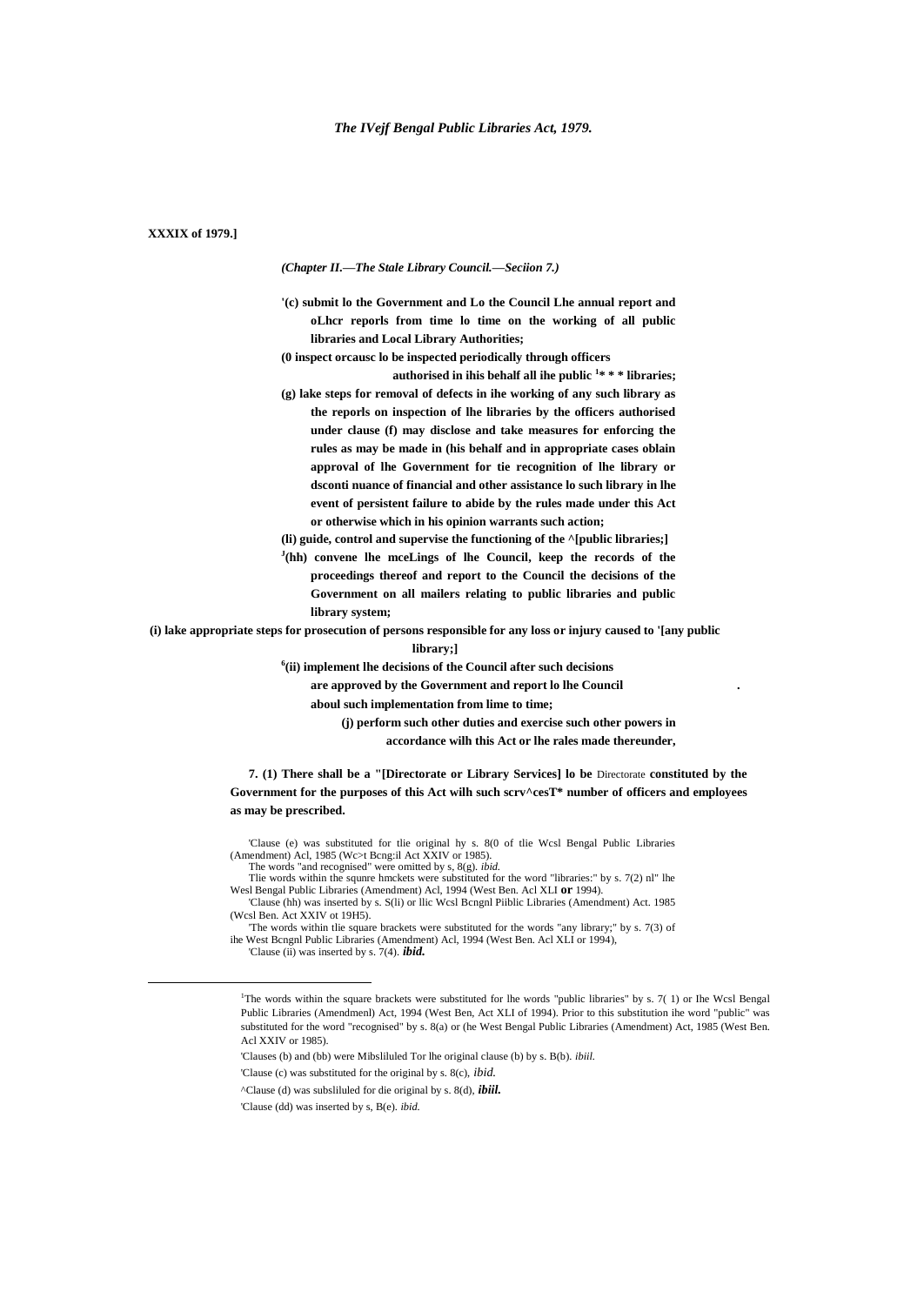The words widtin [he square brackets were substituted for [he ivoid "libraries" hy  $s$ .  $4(u)$  of Ilic Wesl Bengal Public Libraries {Amendment) Acl, 1082 (Wesl Ben, Act VIII or I9K2).<br>The words within the square bra eke is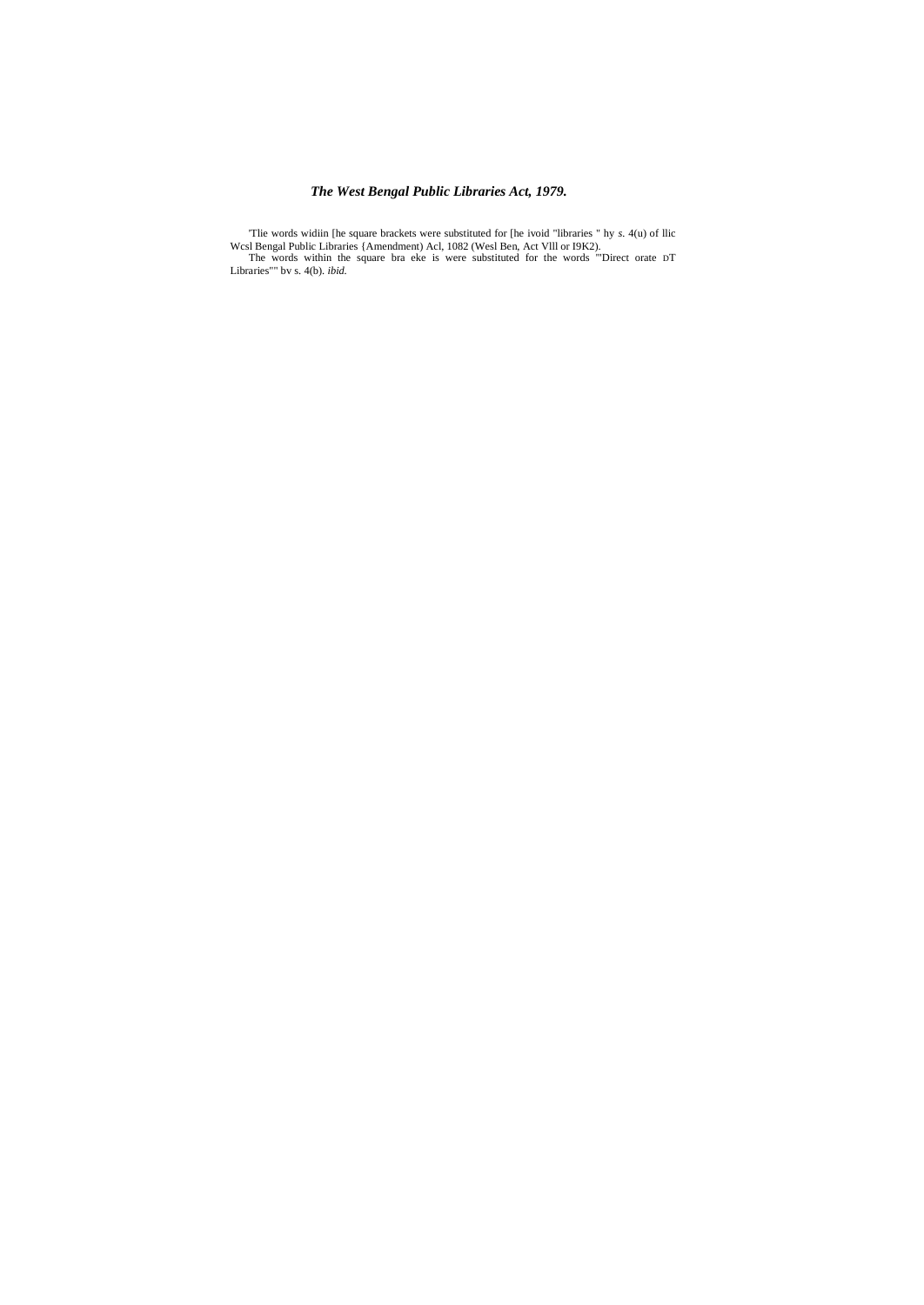**[West Ben. Acl**

## *(Chapter III.*—*Local Library<sup>1</sup> Authorities.—Section S.)*

**(2) The officers and stuff of lhe '[Directorate of Library Services] shall be wholeiime Government employees and lhe lerms and conditions of their services shall be such as may be prescribed.**

## **CHAPTER III Local Library Authorities**

Constitution of Local Library **Aulhorilics** 

**8. (I) For lhe purpose of organizing and administering public libraries in the Slate, there shall be constituted by the Government Local Library Authority for each district <sup>3</sup> [except Ihe district of Darjeeling where there shall be a Local Library Authority Tor each of the areas within the jurisdiction of the Darjeeling Gorkha Hill Council and the Siliguri** *Muhakuma Pari shad.]*

**(2) ■'[Each Local Library Authority, except the Local Library Authority for each of the areas within the jurisdiction of the Darjeeling Gorkha Hill Council and the Siliguri** *Muhakuma Par is had,]* **shall be consists of:—**

- **J (i) the District Magistrate or the district (other than Calcutta) or his nominee not below the rank of Sub-divisional Officer or, in lhe caseof Calcuila, the Director, shall be the Chairman;**
- **(ii) the District Library Officer, who shall function as** *ex-officio* **Member-Secretary of the Local Library Authority;**
- **(iii) the District Social Education Officer;**

**5 (iiia) the district Information Officer;**

- **6 (iv) two representatives of the employee's of different public libraries to be elected from amongst themselves in the manner prescribed;**
- $7(v)$  two members to be nominated by the Government from amongst the **Commissioners of the municipalities, or Councillors of the Corporation, within Lhe district;**

'The wards within the square brackets were substituted for I lie nurds "Directorate of Libraries" by s. 4(c), of the West Bengnl Public Libraries (Amendment) Acl, 1982 (West Beiv Acl VIII of 1982). "rhe words within the square brackets were inserted by s. 3(1) or the West Bengal Public Libraries (Amendment) Acl, 1998 (West Ben. Acl Vll of 1998).

The words with in the square brackets were subsliluiial for the words "The Local Library Authority for each district" by s, 3(2), *ibid.*

''Clause (i) was substituted for the original by s, 9( l){n) of the West Bengal Public Libraries (Amendment) Ai l, 1985 (West Ben, Aci XXIV or 1985). Prior to tliis substitution the words or, in the ease nt Calcutta, the Director," were inserted by s, 5(a) of the West Bengal Public Libraries (Amendment) Act, 1982 (West Ben. Act VIII of 1982),

Clause (iiia) was inserted by s. 8( ))(a)oftlic West He n gal Pu bl i c Libraries (Ame n dmen l) Act, 1994 (West Ben. Act XLI or 1994),

'Clause (iv) was substituted for the original by *s. 9(* I )(b) of the West Bengal Public Libraries (Amendmenl) Acl, 1985 (Wcsl Hen. Acl XXIV of 1965),

'Clause (v) was substituted for the original by s, 8( I )(b) of the Wesl Bengal Public Libraries (Amendment) Act, 1994 (West Ben. Act XL! a( 1994), Prior to this substitution the words "or, in the case of Calcutta, from amongst lhe Councillors of lhe Corporation" were added by s. S(b) of the Wcsl Bengal Public Libraries (Amendment) Acl. 1982 (Wcsl Ben. Aci VUI of 1982).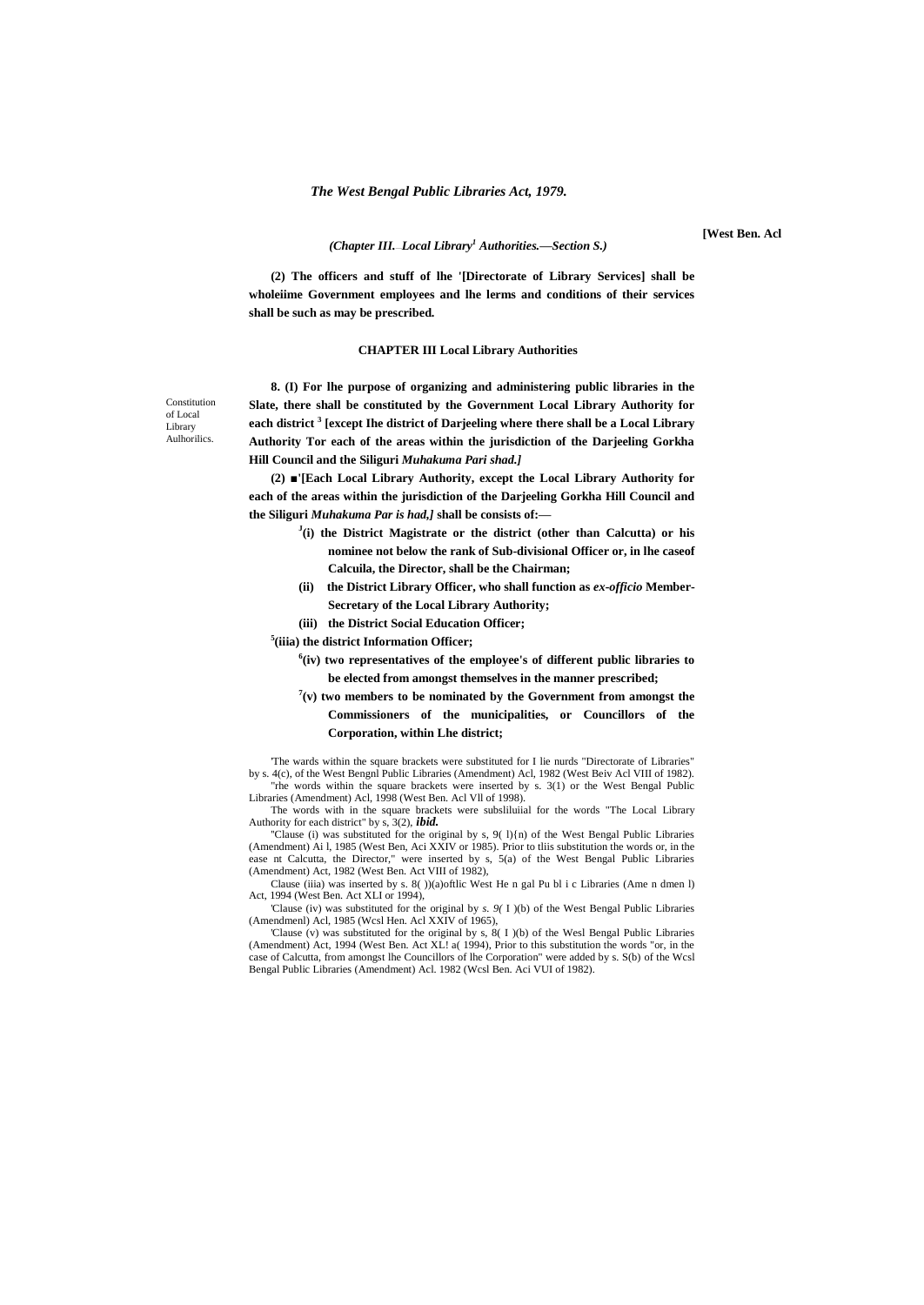# **XXXIX of 1979.]**

*(Chapter HI.—Local Libraty Authorities.—Section 8.}*

- **(vi) iwo representatives of lhe district branch or the Bengal Library Association lo be nominated by lhe Executive Committee or the said Association;**
- **(vii) one person Lo be nominated by the** *Sabhadhipati* **from amongst the members of lhe** *Zilla Parishad* **in lhe dislrici '[or, in (lie case of Calcutta, lo be nominated by the Mayor of the Corporation from amongst lhe Councillors of lhe Corporal ion),**
- **(viii) two persons nominated by Lhe Government from amongst Lhe members of the** *Panchaycu Samitis* **in the district -[or, in the case of Calcutta, from amongst (he persons interested in library services];**
- **3 (ix) two persons nominated by Lhe Government from amongst Ihe members of the managing committees of public; libraries;**
- **J (ixa) four persons representing** Lhe **interest or education, social work, cultural. literary or artistic activity, or literacy or science movement, to be nominated by the Government;**

| $5*$                                                                                                                                          |  |  |  |
|-----------------------------------------------------------------------------------------------------------------------------------------------|--|--|--|
|                                                                                                                                               |  |  |  |
| $7* \qquad \qquad \ast \qquad \qquad \text{:} \qquad \qquad \ast \qquad \qquad \ast \qquad \qquad \ast \qquad \qquad \ast \qquad \qquad \ast$ |  |  |  |

**(xiii)** LWO **M.L.A.s of the district to be nominated by the Government; s (xiv) the Librarians of District Libraries.**

**9 (2 A) The Local Library Authority Tor lhe area within the jurisdiction of the Siliguri** *Muhakuma Parishad* **(hereinafter referred to in this subsection as the area) shall consist of—**

**(i) the District Magistrate of the dislrici of Darjeeling or his nominee, not below the rank of Sub-divisional Officer, who shall be the Chairman or the Local Library Authority;**

'The words wiihin llic squire brae L**itis were** added by s. 5(e) or lhe Wcsl Bengal Public Libraries (Amendment) Acl, 19B2 (West Ben. Acl Vllt of 19K2).

Tlie words wiltiin llic square hrackcls were addL'd hy s. 5(d), *ibiil.* 'Clause (ix) was subsiiluied Tor the original by s. 5(e), *ibid.*

'Clause (im) was inserted by s. 8(l)(c) of (he Weil Ucrigal Public Libraries (Amendment} Aci. 1994 (Wesl iicn. Acl XL] or 1994),

'Clause 00 was omitted by s. S(l)(d), *ibid.*

"Clause (ii) wns omilled by s. 8(l)(c). ibid.

'Clause (\*ii) was omilled by s. S(IK0, *'bid.*

'Clause (xiv) w;is substituted for lhe nrigin;il by s. 5(f) of lhe Wcsl Bengal Public Libraries (Amendment) Aci, 1982 (Wcit Den. Acl VIH or 1982).

'Sub-seel inns (2A) and (2B) were inicrlcd by s, 3(1) or the West Bcnj;:il Public Libraries (ANIL'ntlmenl) Acl, 1998 (Wcsl Den. Aci VII (lT 1998).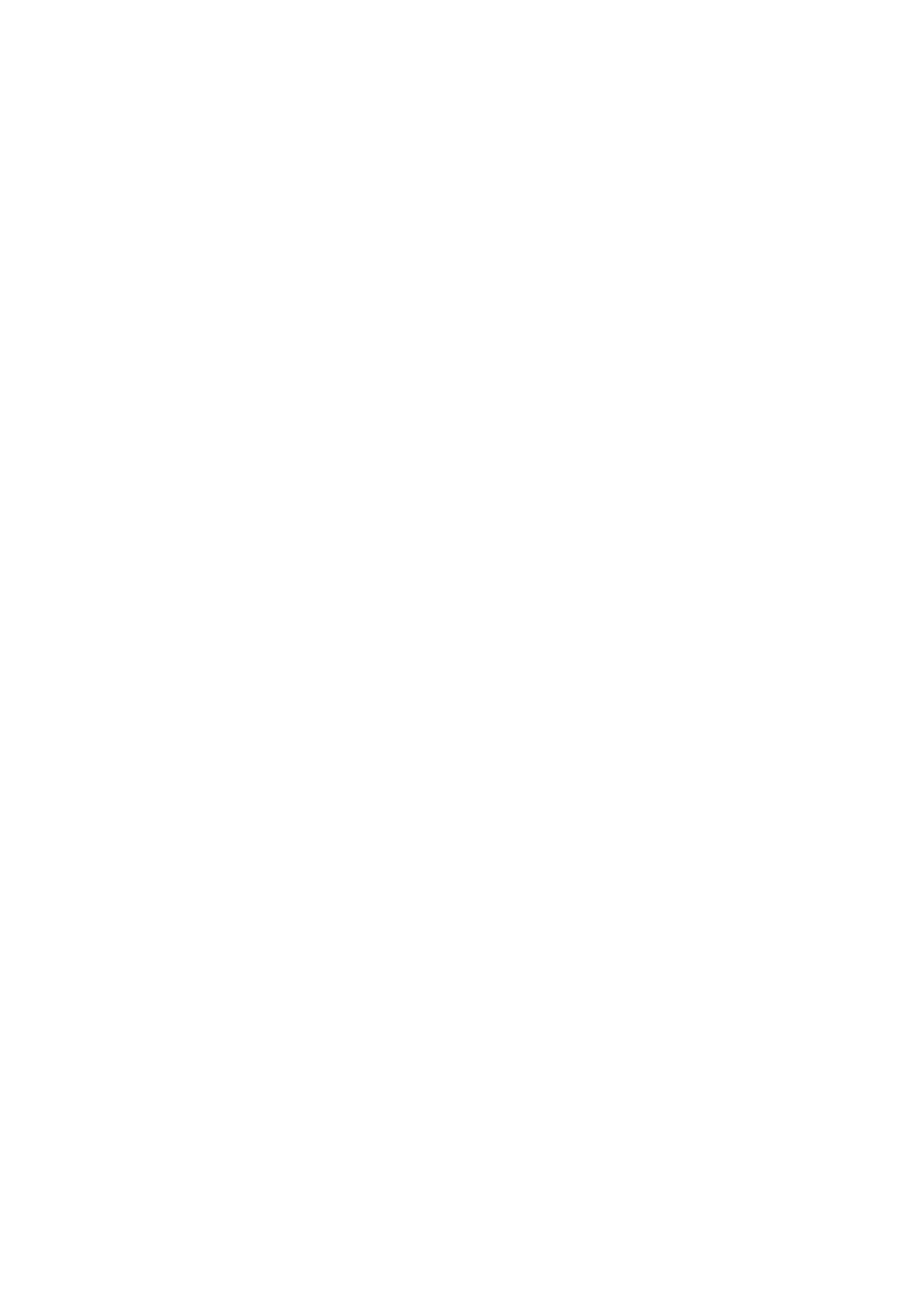**[Wcsl Ben. Acl**

*(Chapier III.—Local Library Authorities.—Section S.)*

- **(ii) the District Library Officer who shall funclion as lhe e,v** *officio* **Member-Secretary of lhe Local Library Authority;**
- **(iii) lhe District Social Educaiion Officer;**
- **(iv) the Dislrict Information Officer;**
- **(v) two representatives or the employees of differoil public libraries in lhe area to be elected from amongst themselves in lhe manner prescribed;**
- **(vi) two members to be nominated by the Government from- amongst the Councillors of the Municipalities, or the Councillors of the Municipal Corporation, within the district of Darjeeling;**
- **(vii) two representatives of the district branch of the Bengal Library Association to be nominaled by Ihe Executive Commitlce of Ihe said Association;**
- **(viii) one person to be nominated by the** *Sahhadhipati* **of the Siliguri** *Mahaktnm Parishad* **from amongst the members of lhe Siliguri** *Maltakuma Parislwd;*
- **(ix) two persons to be nominated by the Government from amongst the members of the** *Panchayat Santitis* **in the area;**
- **(x) two persons lo be nominaled by the Government from amongst the members of lhe managing committees of the public libraries in the area;**
- **(xi) four persons representing the interest of education, social work, cultural, literary or artistic activity, or literacy or sciencc movement, lo be nominated by Lhe Government;**
- **(xii) two Members of the Legislative Assembly from Ihe area, to be nominated by Lhe Government;**
- **(xiii) lhe Librarians of the District Libraries in the area;**

**l (2B) The Local Library Autliorily for the area within the jurisdiction of the Darjeeling Gorkha Hill Council (hereinafter referred to in this sub-section as lhe area) shall consist of—**

- **(i) the Principal Secretary or lite Darjeeling Gorkha Hill Council, who shall be lhe Chairman of the Local Library Authority;**
- **(ii) lhe District Library Officer who shall funclion as (he ex** *officio* **Member-Secretary of the Local Library Authority;**
- **(iii) the District Social Education Officer;**
- **(iv) the District Information Officer;**

'See fooi-noie 9 on page 277, *antt>.*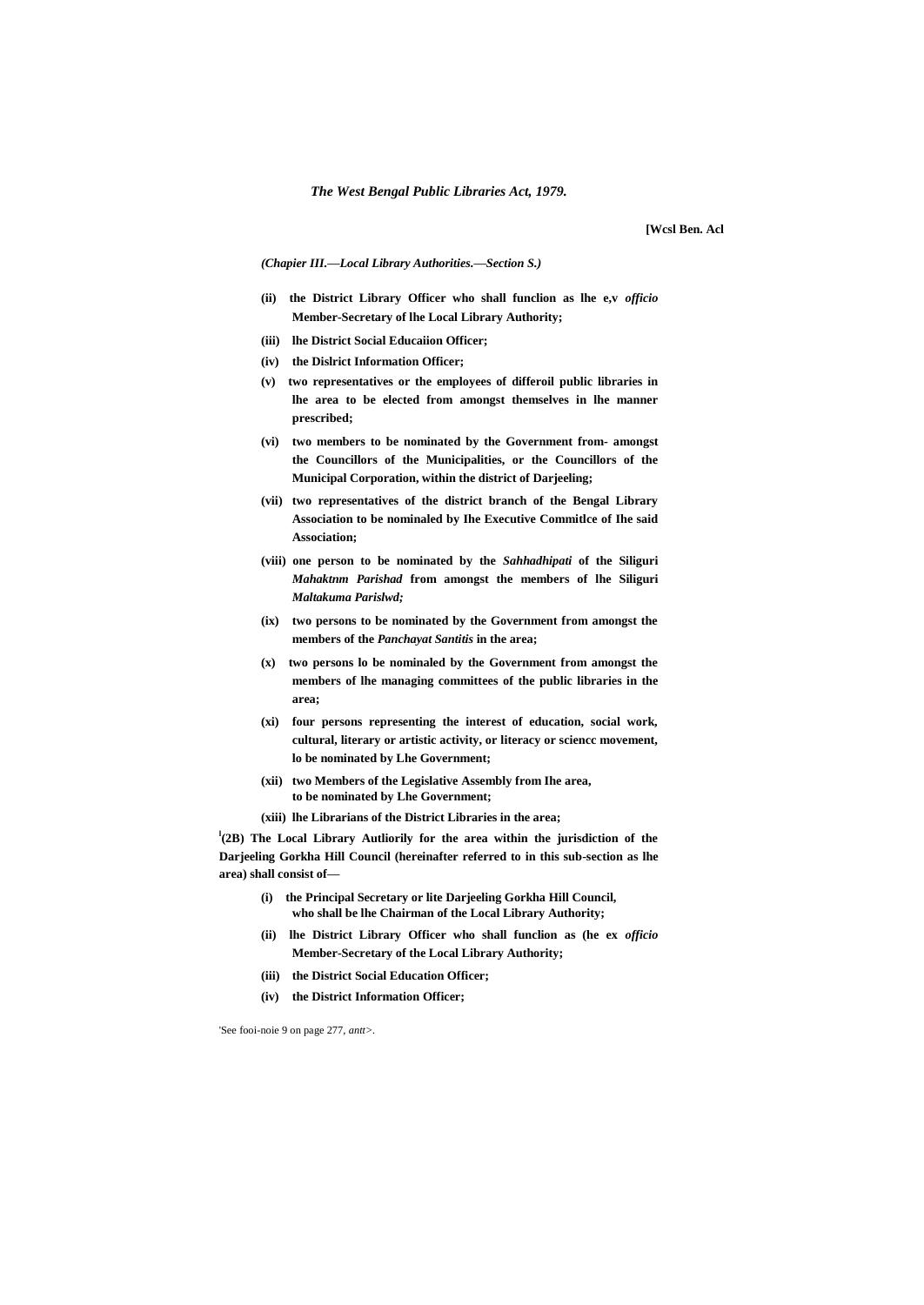# **XXXIX of 1979.]** *The West Bengal Public Libraries Act, 1979.* **279** *(Chapier III.—Local Library Authorities.—Section 9.)*

- **(v) two representatives of lhe employees of different public libraries in the area lo be elected from amongst themselves in the manner prescribed;**
- **(vi) two members to be nominated by the Darjeeling Gorkha Hill Council from amongst lhe Councillors of the Municipalities within the area;**
- **(vii) two representatives of the district branch of the Bengal Library Association to be nominated by the Executive Committee of the said Association;**
- **(viii) one person to be nominaled by the Chairman of the Darjeeling Gorkha Hill Council from amongst the Councillors of lhe Darjeeling Gorkha Hill Council;**
- **(ix) two persons lo be nominated by the Darjeeling Gorkha Hill Council from amongst the members of the** *Panchayat Samitis* **in the area;**
- **(x) two persons to be nominaled by the Darjeeling Gorkha Hill Council from amongst the members of the managing committees of Che public libraries in the area;**
- **(xi) four persons representing the interest of educaiion, social work, cultural, literary or artistic activity, or literacy or science movement, to be nominated by the Government;**
- **(xii) two Members of the Legislative Assembly from the area, to be nominated by the Government on lhe recommendation of the Darjeeling Gorkha Hill Council;**

**(xiii) the Librarians of the District Libraries in the area. (3) The members, other than the** *cxofficio* **members, shall hold office '[for a period of four years or till the Local Library Authority is reconstituted, whichever is earlier;]**

**Provided that if a nominaled or an elected member ceases to hold lhe position by virtue of which he was so nominated or elected, he shall automatically cease lo be a member of the Local Library Authority.**

**9. Eveiy Local Library Authority shall be a body corporate, by Ihe name of lhe area for which it is constituted, shall have perpetual succession and a common seal, and may sue or be sued in its corporate name, and shall have the right of acquiring, holding or transferring property, movable or immovable, of entering into contracts and of doing all things necessary, proper or expedient, for the purposes for which it is constituted.**

Local Library Authority shall be a body corporate.

'The words within the square brackets were substituted for ihe words "for a period of four years:" by s. 8(2) of the Wcsl Bengal Public Libraries (Amendment) Acl. 1994 (Wcsl I3en. Aci XL! of 1994), Prior in this substitution llic words "four ears" were subslituted for ihe words "three years" by s. 9(2) of llic Wcsi Bengal Public Libraries (Amendmenl) Acl. 1985 years" were substituted to the v<br>(Wcsl Bert. Act XXIV of 1985).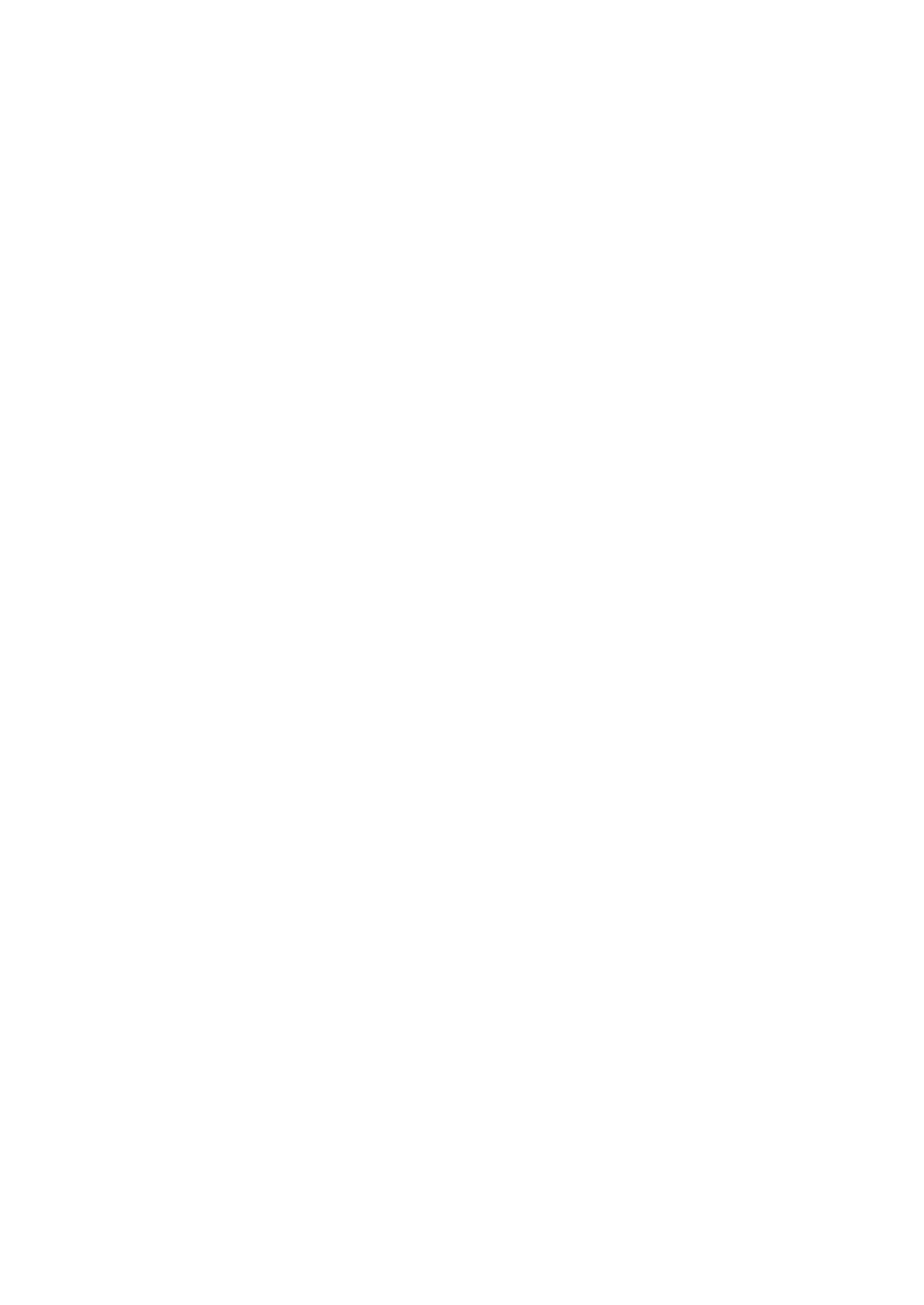$[-1, -]$ 

(Chapter If I.-Local Library Authorities,-Seciion 10.)

10. A Local Library Authority may-

- (a) provide suitable Ian ds and buildings" for public libraries and also (he furniture, fittings, materials and convenlences requisite therefor;
- '(b) stock public libraries wilh d liferent kinds of primed, audiovisual and reprographic materials and any oilter thing suitable for lhe purpose of public libraries;
- $J_{\{bb}}$  (bb) maintain a register of the public libraries -"[within ils jurisdiction] and inspect or cause to be inspected all such libraries;

The West Bengal Public Libraries Aci, 1979,

[VVcs! Uen. Act

- $J(c)$  employ from time lo lime lhe officers mid staff of ihe '[sponsored public libraries declared as such under section 16 A] in such manner and on such terms and conditions as may be prescribed <sup>6</sup>[or directed by the Government];
- (d) with (he previous sane lion of the Government, close or discontinue any public library organised or run by it or change the site thereof",
- (e) recommend lo lhe Di reel or for withdrawal of recognition of, or discontinuance of Government grunt lo, any "'[sponsored public library declared as such under seciion  $16A:$
- $(f)$ accept, with lhe previous sanction of the Director, any gift of books, or with ihe previous sanction of Ihe Government, any other gift or endowment TOT any purpose connected with ils activities;
- "(ft) implement the decisions of [he Government and submit lo lhe Govern men I the annual report and other reports from time lo lime on lhe working of the public libraries and the public library sysicin '[within its jurisdiction;]

'Clause (b) was substituled tor the original by s. 9(1) of the Wcsl Bcngil Public Libraries (Amendment) Act. 1994 (Wcs: Ben. Acl XLI of 1994).

'n:iust (bt>) was inserted tjy s. t D(j) or Ilic West Bcny.ni Public Libraries (Amendment) Aci, 1985 (Wesl Ben. Act XXIV tif 1985).

Tlie words within lhe square brackets were subset uied Tor the words "in the dislrici"" by s. 4(1) nf the West Bengal Public Libraries (Anicndmeol) Act, 1998 (West Ben. Acl VJI of 1998).

'Clause (c) wns subsiiluted for the original by s. 10(b) of lhe Wesl Bengnl Public Libraries (Aircndment) Aci, 19S5 (West Ben. Act XXIV nf 1985).

The wnrds. figures urd ictrcr within ih: square brsckiis were subsiiluied roe ihe woids ' public libraries" by s. 9(2)(a)ofihe West Bengal Public Libraries (Amendment) Act, I9'J4 (Wcsl Ben Act XLI of 1094), The words within die square brackets were insencd by  $s$ ,  $9(2)(b)$ . *ibid.* 

The words, figures and Jcticr M.r!ni, i [he .square  $L > i_{\perp}$  ki"; s were substituted Tor tht words "puhlic libraries;" by s. 9(J) of lite Wcsl Bengal Public Libraries i Amendmt.il) Acl. I9M (West Ben. Aci XLI or 1994).

'Clause (ff) was injerted by s. 10(c) of the West Bengal Public Libraries (Amendment) Act, 1985 < WCM. Ben. Act XXIV  $of 1985$ 

Tlie words within the squaru brackets were subsiiluied for ihe words "in lhe dislrici:" by s. 4(2) of (he West Bengal Public Libraries (Amendment) Ac: 1998 (West Ben. Act V(1 or 199S)

Power of a Local Library Authority,

280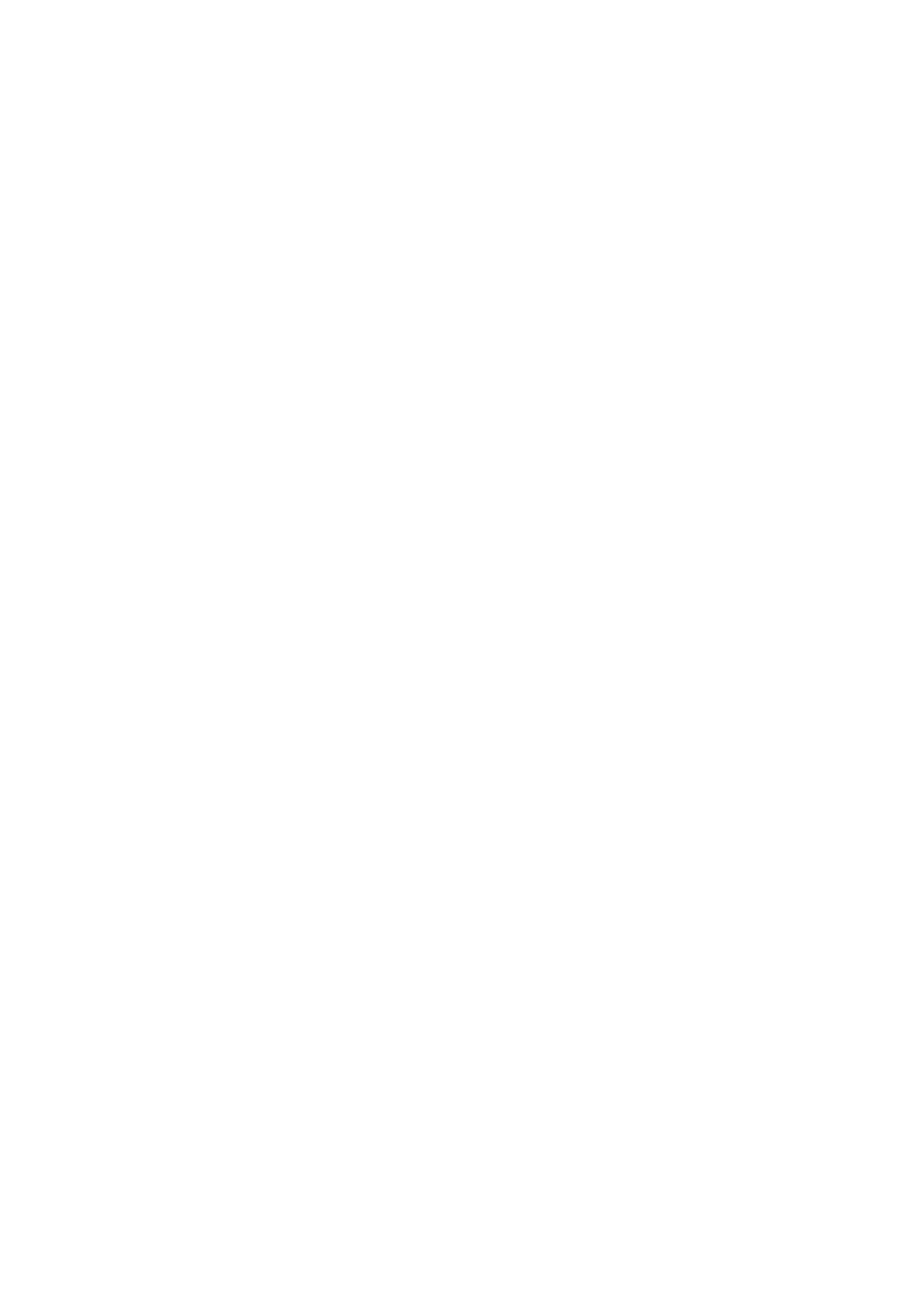# **XXXIX of 1979.]**

*(Chapter III.* —*Local Library Authorities. —Section !0A.)*

- **(g) provide for lectures and seminars on topical subjects and the holding of classes;**
- **"(gg) advise the public libraries about different services to be rendered and implement the directions of the Government regarding standards of public library services;**
- **'(ggg) develop an integrated public library system -[within iis jurisdiction] through supervision, control and inter-library co-operative programmes and activities;**
- **'(gggg) organize book fairs, seminars, exhibitions and other similar programmes '[in different areas within its jurisdiction] to popularize library services and to grow reading habits;**
- **'(geggg) organize library services for neo-liieraies and children;**
	- **(h) in general, do everything necessary lo carry out the purposes of [his Act.**

**4 10A.** (1) **ir, at any lime, the Government is of opinion lhal a Local** Control and **Library Authority has failed to perform its functions or has exceeded ^<sup>I</sup> j^"6lon or abused any of the powers conferred on ii by or under this Act or the** Library **rules made thereunder, the Government may communicate the particulars Aulhoril>'- thereof to Lhal Local Library Authority asking ii to remedy such failure, excess or abuse or Lo submit la the Government;! satisfactory explanation for such failure, excess or abuse, within such lime as may be fixed by lhe Government, and if lhe Local Library Authority does not remedy such failure, excess or abuse or submit theexplanalion lo lhe Government within lhe time so fixed or if the explanation submitted by the Local Library Authority is not found satisfactory, the Government may, in consultation with the Council, by order supersede tbe Local Library Authority for such period as the Government may consider expedient:**

**Provided that such supersession shall not be for a period of more than one year and such period may, for reasons lo be recorded in writing, be extended by a period not exceeding one year.**

**(2) When a Local Library Authority is superseded under sub-section (1), then, with effect rrom the dale of the order of supersession,—**

> **(a) all the members of the Local Library Authority shall be deemed lo have vacated [heir offices;**

'Clauses (ggl to (gggtg) were inserted by s, 9(4) of lhe West Bengal Public Libraries (Amendment) Acl, 1994 (Wcsl Ben, Acl XLI or 1994).

The words wilhin ihe square bracked were substituted for (he words "in ihe dislrict" by s. <1(3) of the West Bengal Public Libraries [A men [linen I) Acl, 1998 (Wesi Ben. Act VII of 1998). <sup>J</sup>Tlie words wilhin the square brackets were substituted for llic words "i n di rferenl pans of lhe

district" by s.  $4(4)$ , ill *id.* 'Section IOA was inserted by 5, 11 of ilie Wcsl Bengal Public Libraries (Amendment) Acl. 1985

<sup>(</sup>Wcsl Ben. Act XXIV of 1985).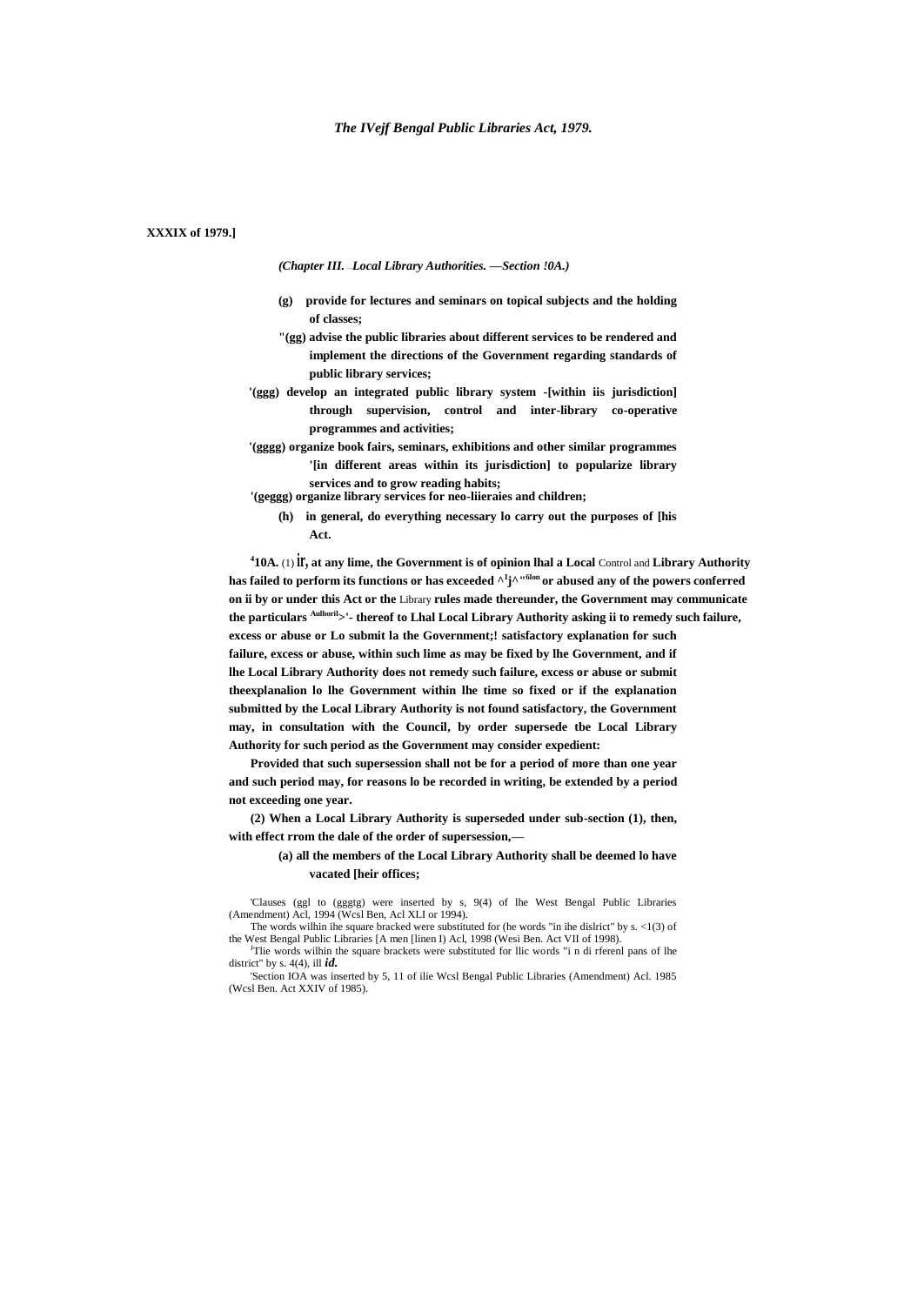

**[West Ben. Acl** 

### (Chapier III.-Local Library Authorities.-Sectia/is 11- IS.)

(b) the Government may appoint an Administrator or an Atl-hoe Committee consisting of such persons and in such

> manner as Ilic Government may think fit, and, [hereupon, the Administrator or lhe Ad-hoc CommiiLee, .is the case may be, shall excretse all the powers and perform all the duties of the Loc;il **Library Authority,**

(3) The Government may, at ony time during the period of supersession, reconstitute the Local Library Authority in accordance with the provisions of section 8, and upon such recotisiituiion of lhe Local Library Authority, the Administrator or the Ad-Itoc Committee, us the case may be, shall cease lo exist and lhe Local Library Authority shall function in accordance with lhe provisions of this Act.

**Veiling of** <sup>1</sup>ll. A11 properties, movable or immovable, acquired or held for the propenics in PUrPOSC DI ally sponsored library declared as such under section 16A in any area shad vest in the Local Library Authority Tor Ilint area without Libnu-v Authority. liabilities, if any, of such sponsored public library.

Regulations by Loo J I Library Auihnritire,

12. Subject to the provisions of this Acl and the rules mnde thereunder, a Local Library Aulhority may, with the previous approvnl of ihe Go ventincni, make regulations generally to cany out the purposes of this Act and, without prejudice to the generality of this power, such regulations may provide for-

- (ii) the admission of persons to public libaries in its area on such conditions  $3* * *$  it may specify:
- (b) requiring from persons desiring to use such libraries any guarantee or security against injury lo, or misuse, destruction or loss of lhe properly of sucli libraries'.
- (c) ih« maimer in which the properly of such libraries shall be used to ensure the protection of such properly fruni injury, misuse, destruction or loss; and
- (d) atuhorise its officers and employees lo exclude or remove from ;iny such library uny person who contravenes or fails lo comply wilh lhe provisions of this Acl or the rules or regulations made thereunder.

Powe: 10 Government lo cancel or modify regulations.

13. (I)--It', at any time, the Government is of opinion that any regulation made under this Aci by a Local Library Aulhority should be cancelled or modified cither wholly or in part, it shall cause the reasons

'Scction 11 vi'ns substituted for Lhe original by i, 1 no/ [he West Bcng.nl Public Libraries (AmendinL-ni) Aci, 199J (Wesi Ben, Act JiLt of J'J 91... The words "'and on payment (if such Tees" were omiucd by s, 11 of lhe West [knell Public Libraries f Amendment iff  $\bullet$  owt ra'nn =

282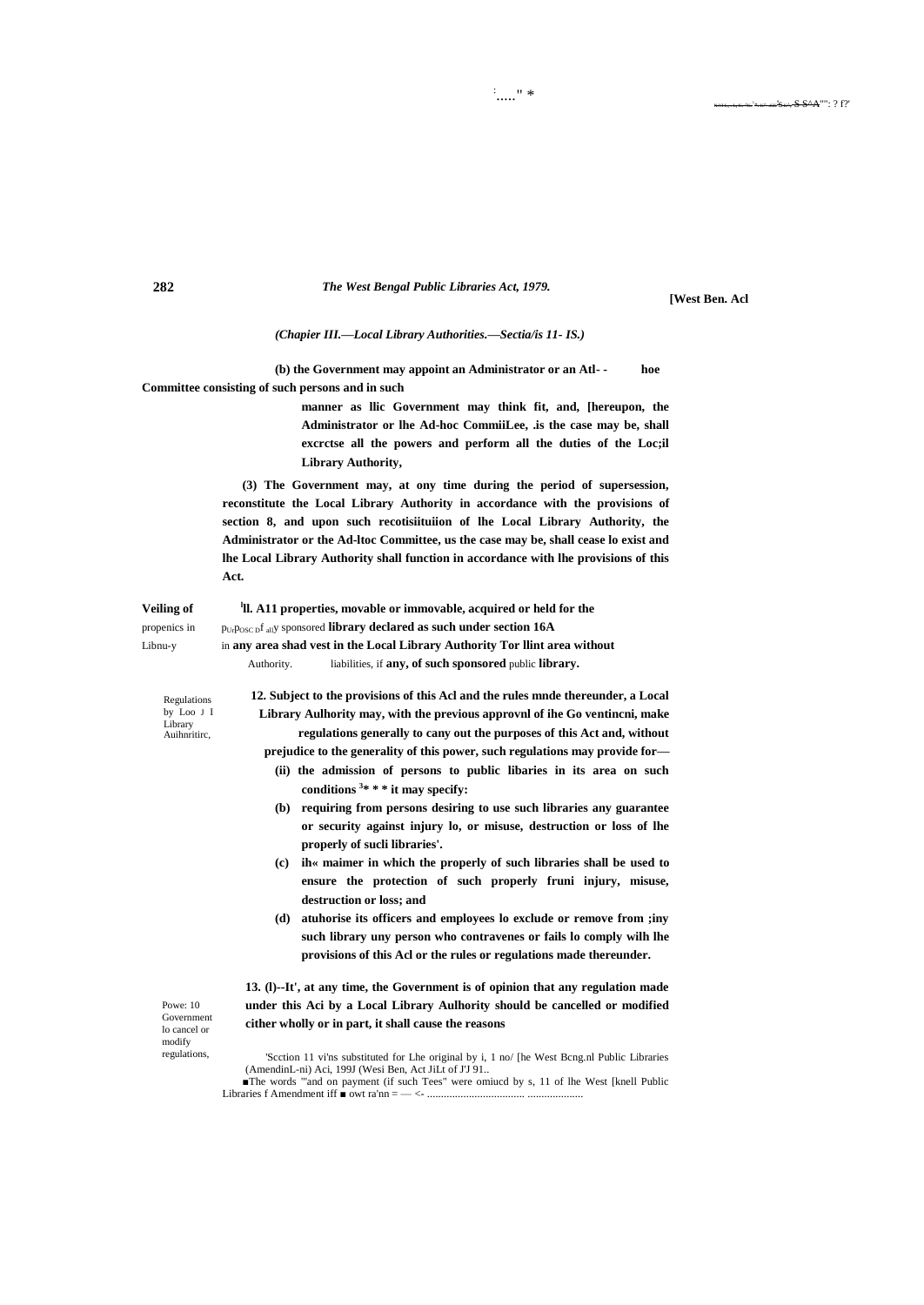### *(Chapter III,—Local Library Authorities,—Sections 14-ISA.)*

**for such opinion lo be communicated to such Local Library Authority, and shall specify a reasonable period wiihin which such Local Library Authority may make any representation wilh regard thereto which it may think fit.**

**(2) After rcccipl and consideration oF any such representation, or, if in the meantime no such representation is received, after the expiry of the specified period, the Government may, a; any time, by notification cancel or modify such regulation, either wholly or in part,**

**(3) The cancellation or modification of a regulation under subsection (2) shall take effect front such dale as lhe Government may in the said notification direct, or if no such date is specified, then from (he date of publication of the said notification except as to anything done or suffered or omitted to be done before such dale.**

<sup>1</sup>14. A Local Library Authority may appoint a committee or committees consisting of such of **its members as it may deem fit Lo assist Lhe Local Library Authority in carrying out the purposes of this Acl.**

**15. (1) As soon as possible after a Local Library Authority is constituted, and thereafter if required by the <sup>2</sup> [Governmcni], every Local Library Aulhoriiy shall prepare a schcmc for establishing libraries and for spreading library service within its urea and submit it lo Lhe : [Government] for sanction. The ; [Government '[may, in consultation with lhe Council, sanction] it wilh such modifications and additions, if any, as he may think fit and the Local Library Authority shall give effect lo lhe schcmc as may be sanclioned by Lhe <sup>2</sup> (Government],**

**(2) The '[Government] may** *sno molu* **or on an application by the Local Library Authority concerned modify any scheme sanctioned under sub-section (1) or replace it by a new scheme.**

**■"ISA. The Government may, from lime to time, give such direction lo a Local Library Authority as it may consider necessary for the purposes of this Act.**

'Scclion l^was subslilulcd for lhe original bys. 13 or the Wcsl Bengal Public Libraries ""(Amendment) Ac[, 1985 (Wcsi Ben. Acl XXIV of 19S5).

^Thc won! wiihin ihe square biackcis was substituted for ihe word "Director" by s. 11 of lhe Wast Bengal Public Libraries (Amendment! Acl. 1994 (Wcsl Ben, Acl XLI or 1994),

■Tlie words wiihin lhe square braekei/; woe substiluled far llic words "may sanction" by s. 14 of llic Wcsl Bengal Public Libraries (Amendment) Acl. 1985 (Wcsl Ben. Act XXIV **or** 1985). "

J Seclion 15A was inserted by s. 15 of the Wcsl Bengal Public Libraries (Amendment) Aci, 1985 (Wcsi Ben. Act XXIV of 1985).

Commiuec or Com mi Uses of Local Library Authorily.

Prep.iraNDn of schema.

Power lo give direction lo the Local Library Aulhoriiy.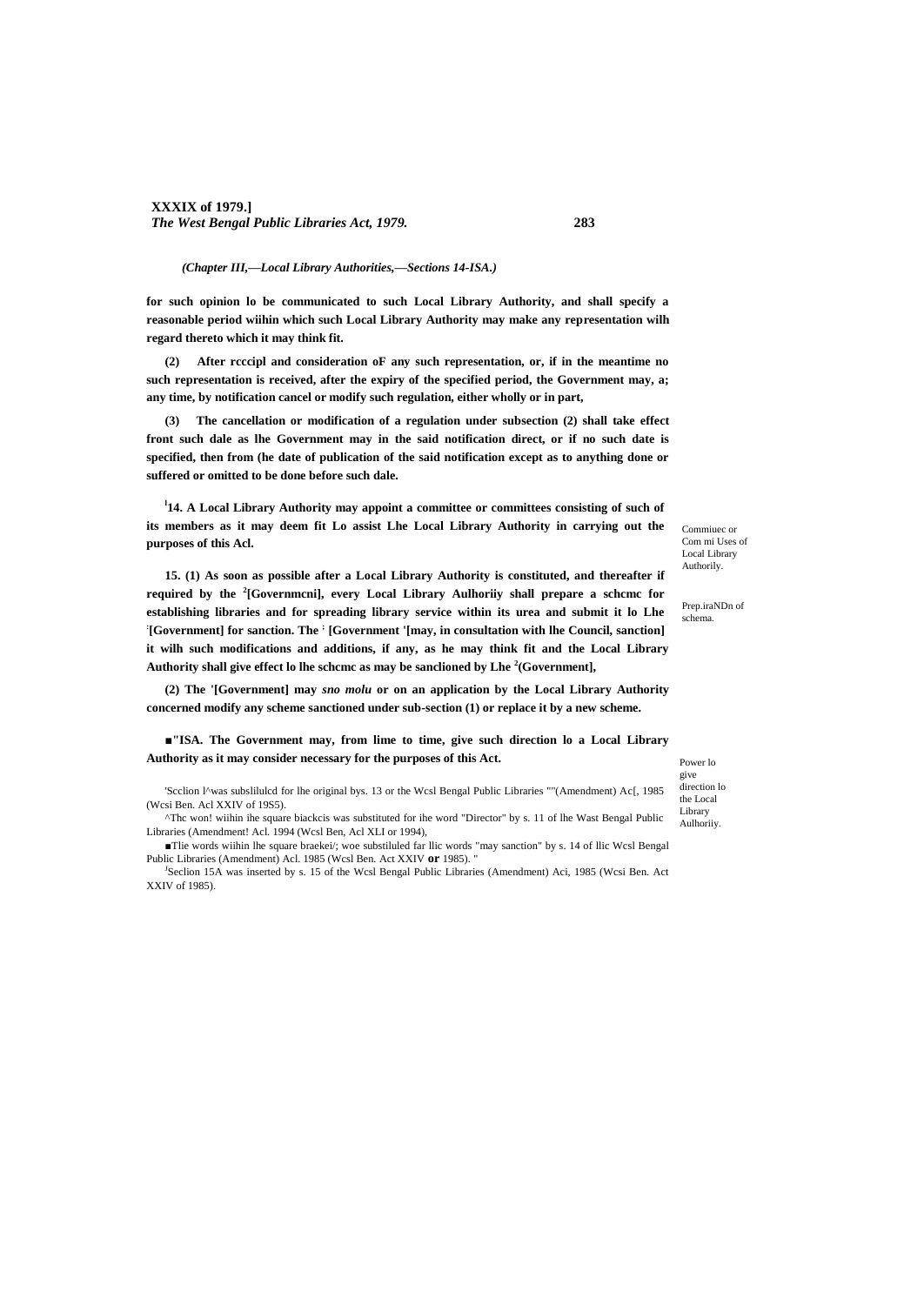...................'•

**[West Ben. Acl**

### *{Chapter 111.*—*Lfical Library Authorities.—Sections 16, !6A.)*

**'lfi. The Government shall appoint ;i person lo be called ilit District Library Officer on. such terms and conditions as may be prescribed. The District Library Officer slinll exercise such powers .mil perform such duties as may be prescribed.**

**'MA. (I) Any library (oilier (hat! '[n Government public library]) functioning as a district library or sub-divisinnstl library r>r town library or area library or rural library or primary uuil library and receiving aid from the District Magistrate or [he District Social Education Officer or the Disiricl I**.ibrary **Officer or any oilier oUlcer of the Government towards the payment of salaries of iis employees or for any other purpose, may be tfcclared by the Government as a sponsored public library and thereupon the provisions of ihis Acl and the rules made thereunder sluili apply lo .sueli library.**

*ExpUiiKition.***—For lhe purposes ofthis sub-section, a <sup>L</sup> 'dislrici library", "subdivisional Libiary", "town library", "area library", "rural library" or "primary unii library" shall respectively mean a library functioning as a district library, sub-divisional library, (awn library, area library, rural library or primary unit library in a ciiMricl, by whatever name called, recognised by lhe Government as such.**

District **Librar y**  Officcr.

**Sponsored** public library.

> **(2) Any library which is nol <sup>J</sup> [a Government public library) may, on application in the prescribed manner, be. declared by lhe Government as si sponsored public library and thereupon [he provisions of this Act and the rules made (hereunder shall apply lo such library.**

> **(3) Notwithstanding anything combined in sub-sections (1) and (2), the Government may, if" it considers necessary so to do. sponsor any library and declare It to be a sponsored public librury and thereupon lhe provisions of iliis Aci and the rules made thereunder shall apply to such library.**

> *Explanation.***—For Ihe purpose of this sub-section, a library established under a scheme referred lo in section 15 shall be deemed to be 3 sponsored public library.**

> **(4) Any** library, **not being a public library, registered Or deemed lo have been registered under lhe West Bengal Societies Registration Act. 1961, or any library, not being, a public** library, **established or managed by any society or association of individuals, registered or deemed to have**

> 'Section lfi Mas substituted for llic original Isys. l6oflhi Wist Btrtgnl Public Libraries (Amttidincniy Acl, IS)R5 (Wcsi Ucn. Act XXiV of 1985)

: Sectlnn 6A was inserted by s. 17. *ibid.*

lilt: words wilhin [lie square brackets wen: nibsiiui<sup> $\lambda$ </sup>d for the wonts public litmry nnd ihc5:nlc Ccmrjl Libmrv'' by s, 12(.nJ of llic West Bengal Public Librari:,! (Amendment) Acl. 199+ (Weil Ben. Acl'XLl of IWJ).

'The ivunis wilhin the squaic hrn:kcu wen; substituted for the wurds "a public lihrnrj- or dii: Stale Central Libran" by s. 11(b), *ibid.*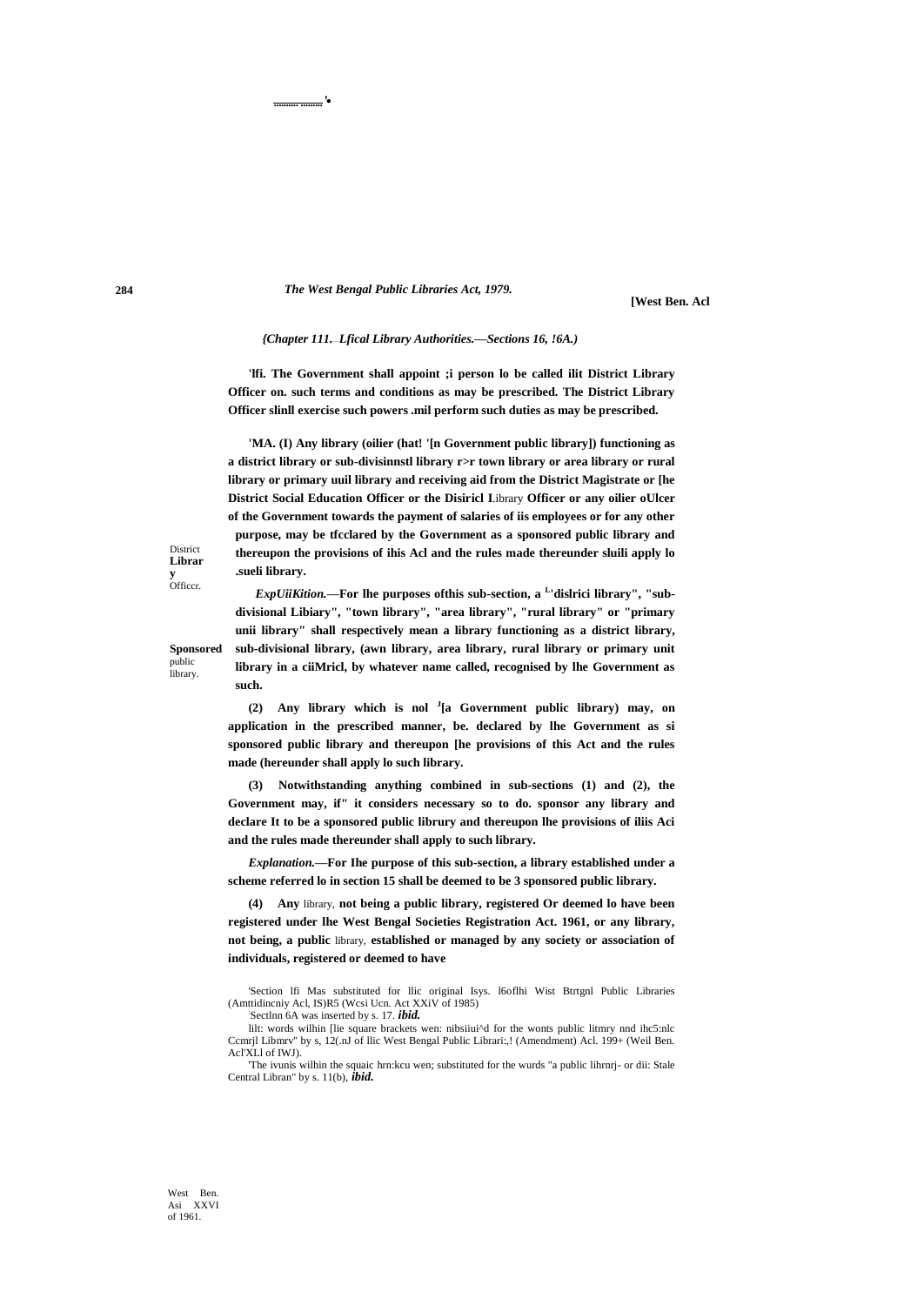### *(Chapter HI.—Local Library Authorities.—Section I6B.)*

**been registered under that Act shall, on being declared lo be a sponsored public library, cease lo be a library registered or deemed to have been registered under that Act or a library established or managed by such society or association or individuals and thereupon the provisions of this Acl and the rules made thereunder shall apply to such library.**

**(5) The sponsored public libraries shall be managed in the manner prescribed.**

**(6) The employees of the sponsored public libraries, as approved by the District Magistrate or the District Social Education Officer or the District Library Officcr or the District Advisory Council Tor Social Education or lhe Director of Public Instruction or the Local Library Authority or the Director of Library Services, shall be deemed to be the employees of lhe Local Library Aulhoriiy and the terms and conditions of service of such employees shall be such as may be prescribed.**

**'16B. (1) If and when the Government creates more than one district by dividing any existing district (hereinafter referred to as the former dislrici) under any law for the time being in force, the Government shall dissolve Lhe Local Library Authority for the former district with effect from such dale as the Government may by notification appoint.**

**(2) Upon the dissolution of the Local Library Authority for Ihe former district under sub-section (1),—**

- **(a) the members of the said Local Library Aulhoriiy shall be deemed lo have vacated iheir respective offices, and**
- **(b) any committee appointed by the said Local Library Authority under section 14 shall stand dissolved, and the members of the said committee shall be deemed to have vacated iheir respective offices, forthwith.**

**(3) Notwithstanding anything coniaincd in this Aci or in any other law for lhe time being in force, the Local Library Aulhoriiy for the former district or any committee appointed by the said Local Library Authority under seciion 14 shall, until the said Local Library Audtoriiy is dissolved under sub-section (i), continue lo exercise all the powers, discharge all lhe duties and perform aJl the functions of the Local Library Authority or lhe committee, as the case may be, under this Act or the rules or the regulations made thereunder as if lhe former district has not been divided into more lhan one district.**

Dissolution of Local Library Aulhoriiy for former dislrici or any commritce uppoinled by it upon crc^tian of more lhan ore diMnL't by dividing former district.

<sup>&</sup>lt;sup>H</sup>Seclion 16U was inserted by s. 2 of die Wcsl ])eng;ii Puhlic Libraries (Amendment) Acl. 1993 (Wesl Den. Act XIII *oC* 1993).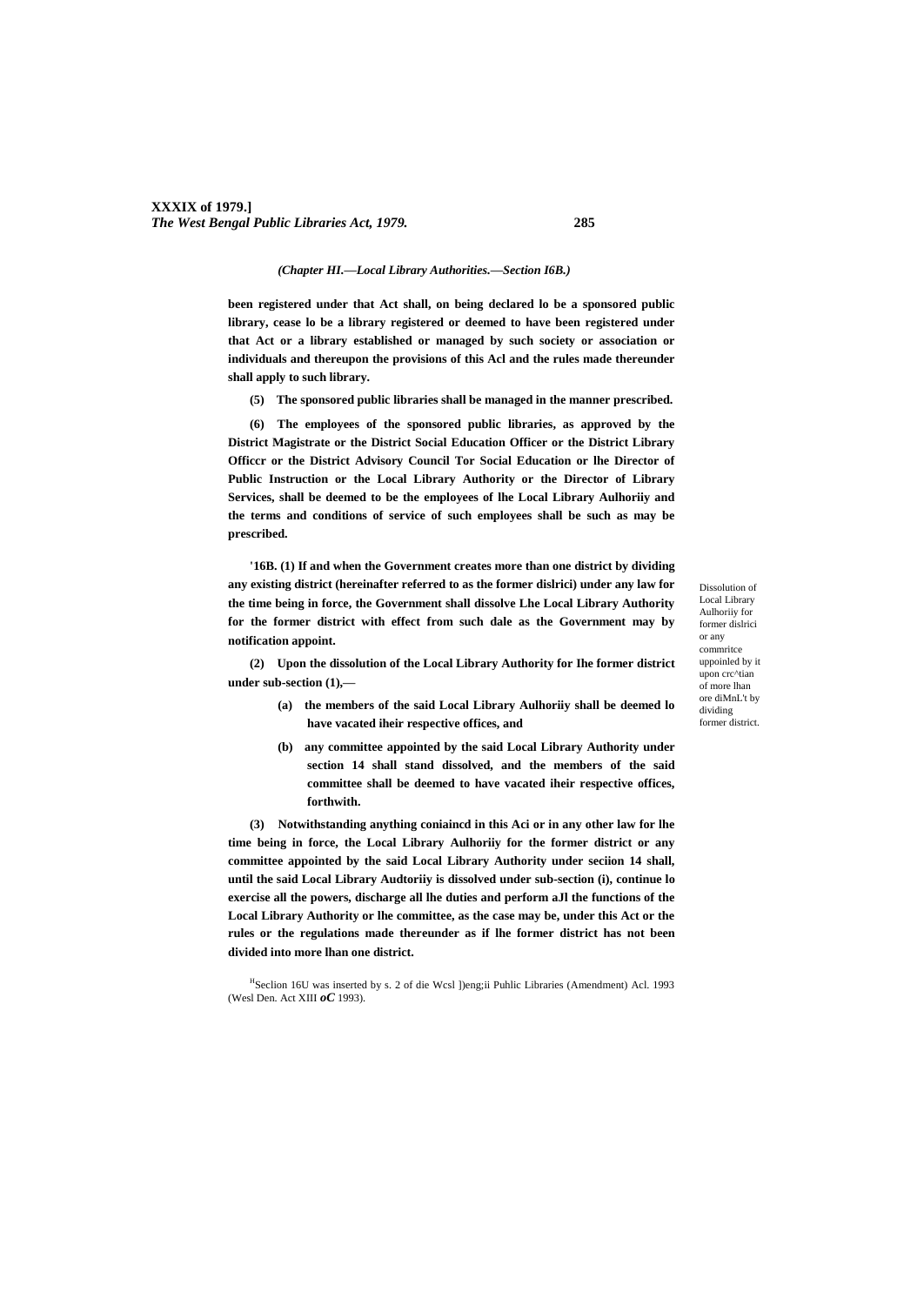**[West Ben. Act**

### *(Chapter IV.—Finance and Accounts.Sect ion 17.)*

**(4) Notwithstanding anything, contained in this Act or in any other . law for the time being in force,—**

> **(a) anything done or any action taken by the Local Library Aulhoriiy for the former district under Ihis Act or [he rules or the regulations made (hereunder prior to lhe dissolution of lhe said Local Library Authority under sub-sec lion (J),**

- **and**
- **(b) any regulations made, or orders issued under (he provisions of Ibis Act or Lhe rules or die regulations made [hereunder,**

**and continuing in force immediately before such dissolution, shall, upon the constitution under sub-scclioti {1) of Keciion 8 of line Local Library Authority for the tlisiricls created by dividing the former district, be applicable to the Local Library Aulhoriiy for each such district and shall continue in force in so far as they arc noi inconsistent wilh lhe provisions of this Aci or the rules or lhe regulations made [hereunder until they are repealed or amended.**

**(J) Notwithstanding anything contained in this Act,—**

**" out of which payments under [his Act shall be met.**

**(a) the properties, funds and liabilities of ihe Local Authority for the Former district, and**

**(h) [he officers and staff of the public libraries employed by the said Local Library Authority under clause (c) of section 10 and holding office** 

**immediately before the dissolution of the said Local Library Authority,**

**shall be determined and apportioned between tlie Local Library Authorities constituted under sub-section (I) of section 8 far the districts created by dividing (he**  former district, in <iuch manner as may be prescribed, and such determination and **apportionment shall be final.**

### **CHAPTER IV Financc and Accounts**

Library **. 17. (1) Every Local Library Authority shall maintain a library fund**

*(2)* **There shall be credited lo tlie library fund the following sums-**

- **fa) contributions, gilts and income from endowments made to the Local Library Authority for lhe benefit of public libraries;**
- **(b) grants which I lie Government may make for the general maintenance or for any specific purpose connected with libraries or social education;**
- **(c) any amount collected by lhe Local Library Authority under any rules or regulations made under this Act, "**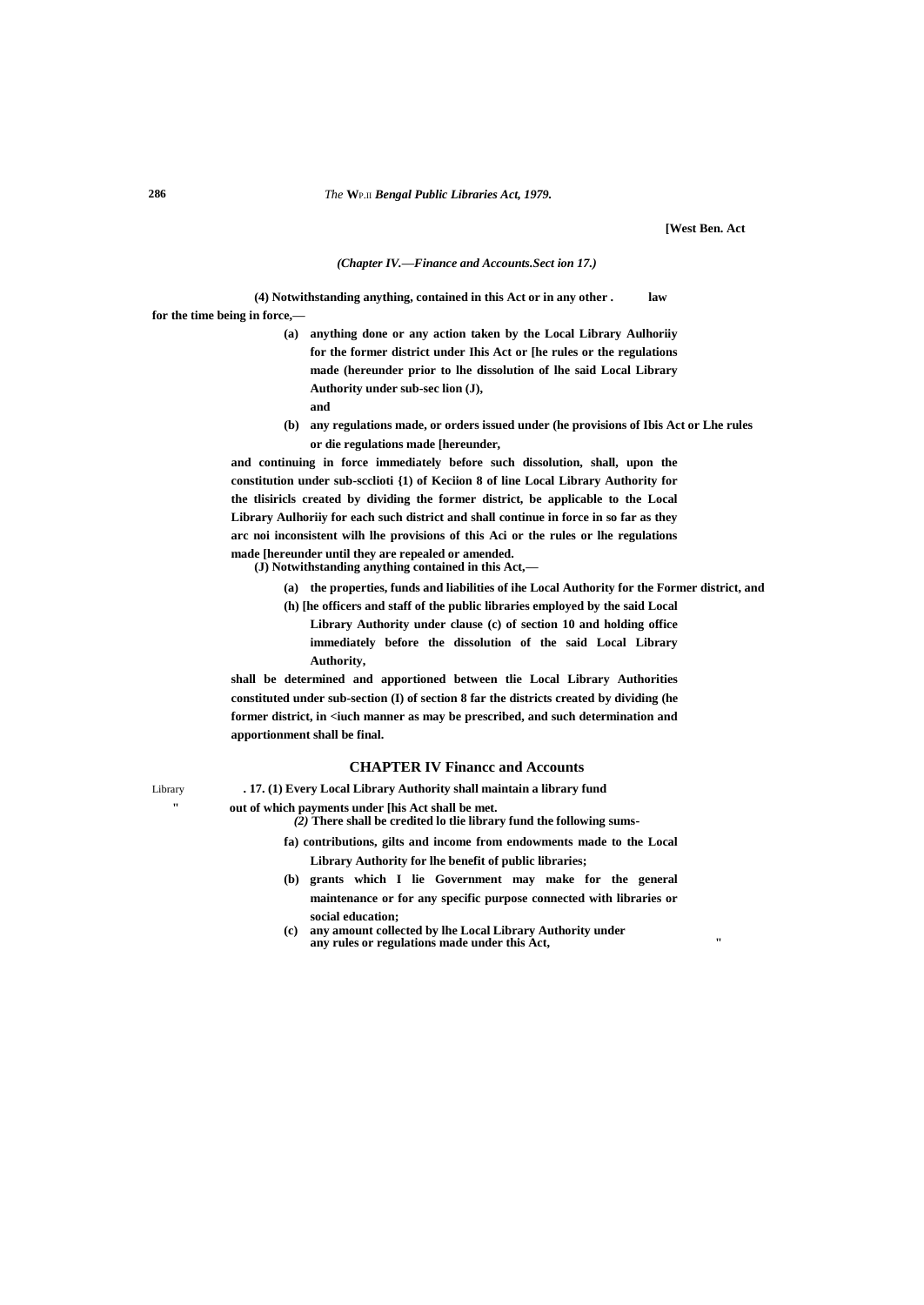# **XXXIX of 1979.]** *The West Bengal Public Libraries Act, 1979.* **287**

# *(Chapter IV.—Finance and Accounts.—Sections J7A, J7B ancl 18— Chapter V.— Miscellaneous.—Sections 19-21.)*

**I7A. Tlie Government may from lime to lime make such grant lo a Local Library Aulhoriiy or a library for management (including payment of salaries of employees), maintenance, improvement and development of library services or for any other purpose as it may think fit.**

**17B, A Local Library Aulhoriiy or a library may incur expenditure oui of lhe library fund for carrying oul the purposes or ihis Act:**

**Provided thai no expenditure shall be incurred by a Local Library Authority or a library without tlie prior approval of lhe Government for any purpose other than a purpose for which a granl has been made by the Government under section 17A.**

**18. (1) Ail account of all assets and liabilities of each Local Library Authority and of all contributions, gifts and income from endowments, grants made by the Government, any amount collected by the Local Library Authority under any rules made under ihis Act shall be maintained in the prescribed manner.**

**(2) The account shall be audited annually in such manner and by such officer or authority as may be prescribed. A copy of Lhe audit report shall be submitted to the Government in Ihe prescribed manner.**

### **CHAPTER V**

### **Miscellaneous**

**19. No acl of the Council or of a Local Library Authority shall be deemed to be invalid by reason only of the existence of any vacancy, initial or subsequent, or any defect, in the constitution or Lhe Council or lhe Authority.**

**20. Every Local Library Aulhoriiy and every person-in-charge or a public library shall submit such reports and returns and furnish such information lo** Lhe **Director or any person authorised by him in this behalf as the Director or the person so authorised may, from time lo lime, require.**

**21, The Director or any person authorised by him in this behalf may inspect any public library or any institution attached thereto for the purpose of satisfying himself lhat the provisions of this Act and the rules made thereunder are duly carried out.**

'Sections I7A and I7B were inserted by s. 18 of the Wcsl liengal Public Libraries (Amendmen:) Acl. 1985 (Wcsl Ben. Acl XXIV of 1985).

'Government granl.

Power to Loc.it Library Aulhoriiy or library lo incur expenditure.

Accounts and audii.

**Reports and** 

rclums.

Validation **of UCLS,**

Inspection or public libraries.